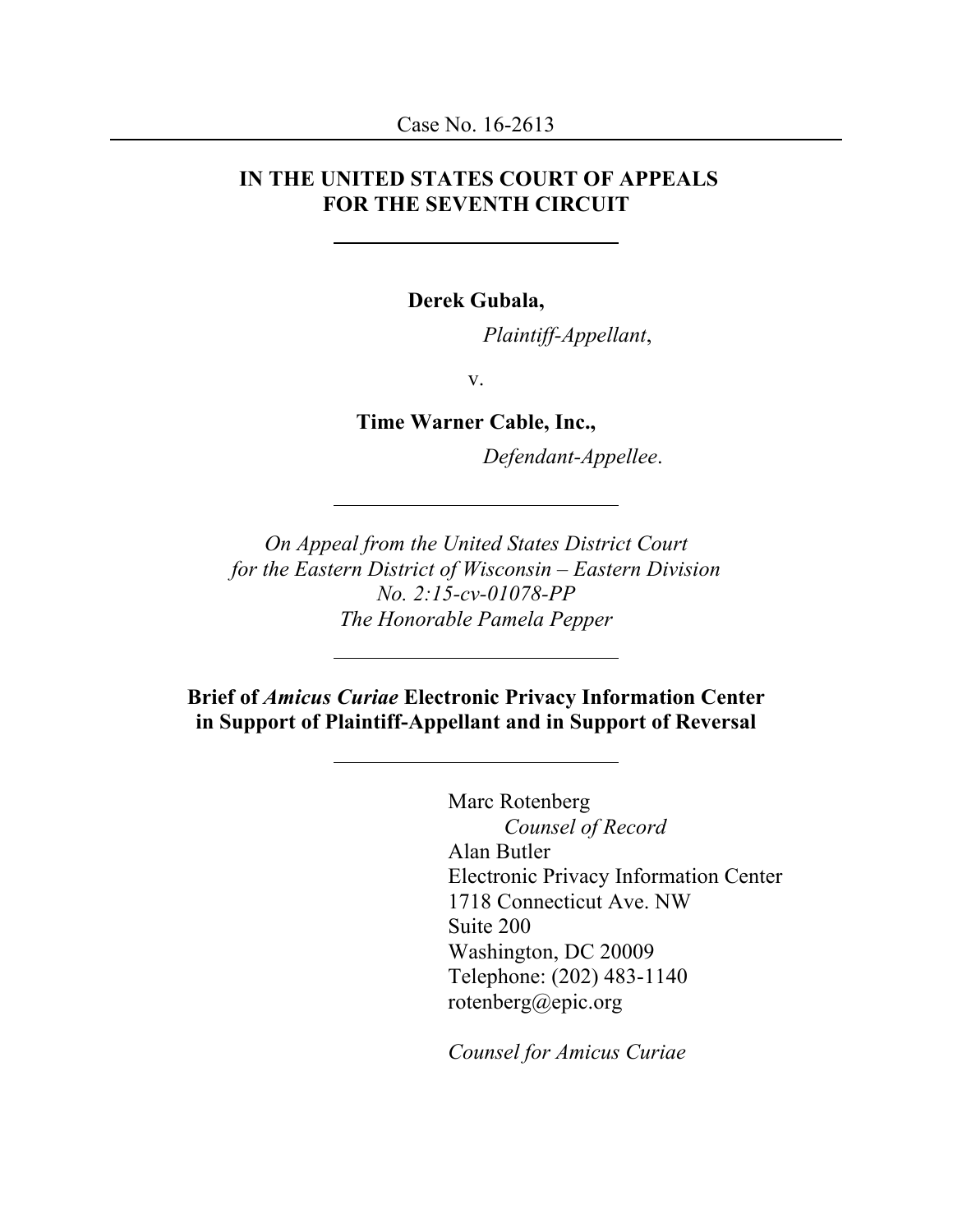#### **APPEARANCE & CIRCUIT RULE 26.1 DISCLOSURE STATEMENT**

Appellate Court No: 16-2613

Short Caption: Gubala v. Time Warner, Inc.

 To enable the judges to determine whether recusal is necessary or appropriate, an attorney for a non-governmental party or amicus curiae, or a private attorney representing a government party, must furnish a disclosure statement providing the following information in compliance with Circuit Rule 26.1 and Fed. R. App. P. 26.1.

The Court prefers that the disclosure statement be filed immediately following docketing; but, the disclosure statement must be filed within 21 days of docketing or upon the filing of a motion, response, petition, or answer in this court, whichever occurs first. Attorneys are required to file an amended statement to reflect any material changes in the required information. The text of the statement must also be included in front of the table of contents of the party's main brief. **Counsel is required to complete the entire statement and to use N/A for any information that is not applicable if this form is used.**

| i<br>٦<br>i<br>i<br>i<br>۳<br><sup>d</sup><br>i<br>S | i |
|------------------------------------------------------|---|
|                                                      |   |

### *I* **I ELEASE CHECK HERE IF ANY INFORMATION ON THIS FORM IS NEW OR REVISED AND INDICATE WHICH INFORMATION IS NEW OR REVISED AND INDICATE WHICH INFORMATION IS NEW OR REVISED.**

(1) The full name of every party that the attorney represents in the case (if the party is a corporation, you must provide the corporate disclosure information required by Fed. R. App. P 26.1 by completing item #3):

Electronic Privacy Information Center (EPIC)

(2) The names of all law firms whose partners or associates have appeared for the party in the case (including proceedings in the district court or before an administrative agency) or are expected to appear for the party in this court: N/A

(3) If the party or amicus is a corporation:

i) Identify all its parent corporations, if any; and None

ii) list any publicly held company that owns 10% or more of the party's or amicus' stock: None

| Attorney's Signature:<br>Attorney's Printed Name:                                                                                                                                                         | s/ Marc Rotenberg<br>Marc Rotenberg |             | October 11, 2016<br>Date: |  |  |
|-----------------------------------------------------------------------------------------------------------------------------------------------------------------------------------------------------------|-------------------------------------|-------------|---------------------------|--|--|
| Please indicate if you are <i>Counsel of Record</i> for the above listed parties pursuant to Circuit Rule 3(d). Yes<br>No.<br>EPIC, 1718 Connecticut Ave. NW, Suite 200, Washington, DC 20009<br>Address: |                                     |             |                           |  |  |
| Phone Number:                                                                                                                                                                                             | 202-483-1140                        | Fax Number: | 202-483-1248              |  |  |
| E-Mail Address:                                                                                                                                                                                           | rotenberg@epic.org                  |             |                           |  |  |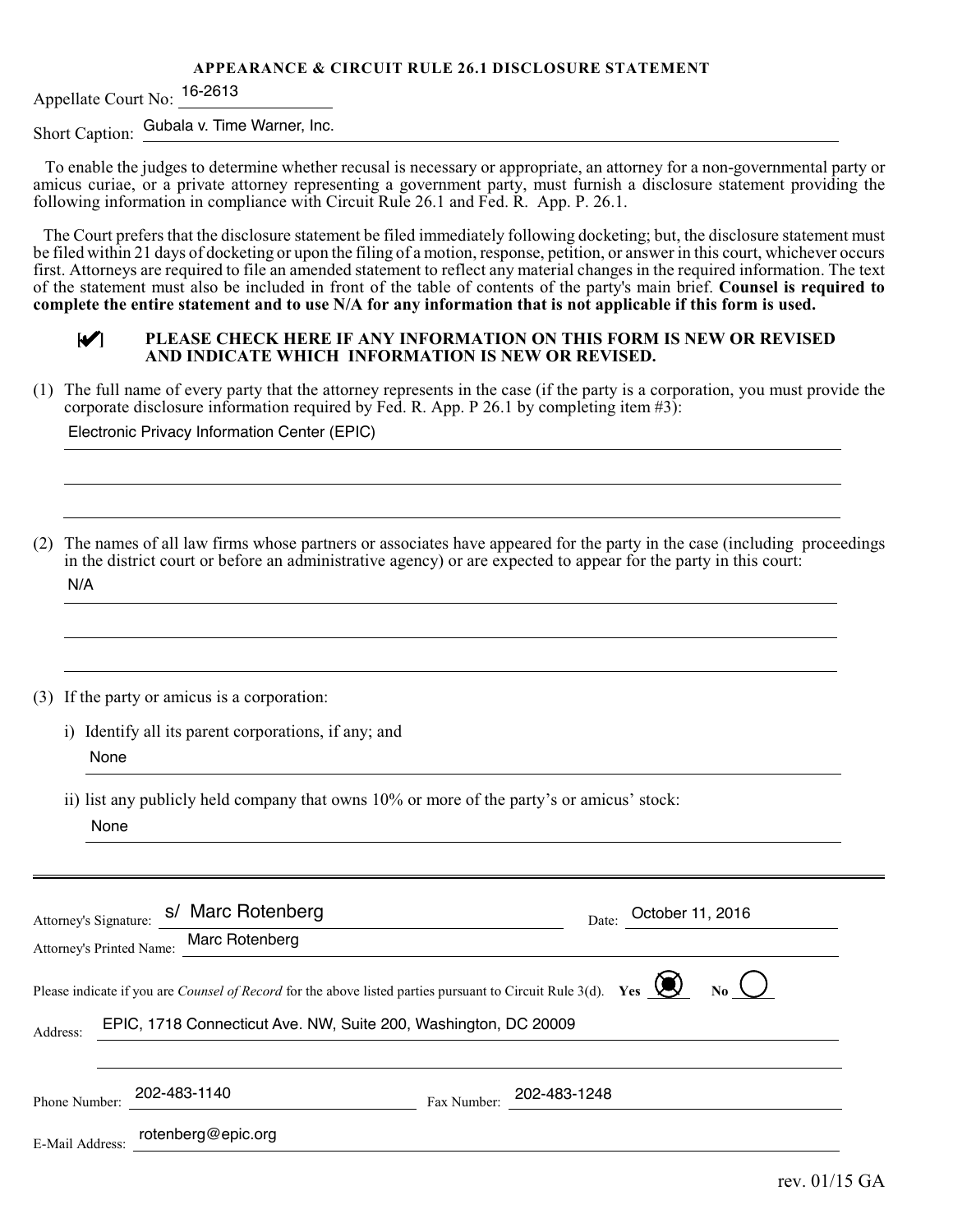# **TABLE OF CONTENTS**

| $\mathbf{I}$ .<br>The lower court failed to apply the <i>Spokeo</i> test: a plaintiff has<br>standing when they allege an injury-in-fact fairly traceable to the |    |
|------------------------------------------------------------------------------------------------------------------------------------------------------------------|----|
| A. Injury-in-fact is an invasion of the plaintiff's legally protected                                                                                            |    |
| II. The Cable Communications Policy Act protects concrete interests,<br>and consumers have standing to sue when cable operators violate the                      | 12 |
| III. Imposing a consequential harm standard on claims brought to<br>vindicate congressionally created rights violates the separation of                          |    |
|                                                                                                                                                                  | 14 |
|                                                                                                                                                                  | 21 |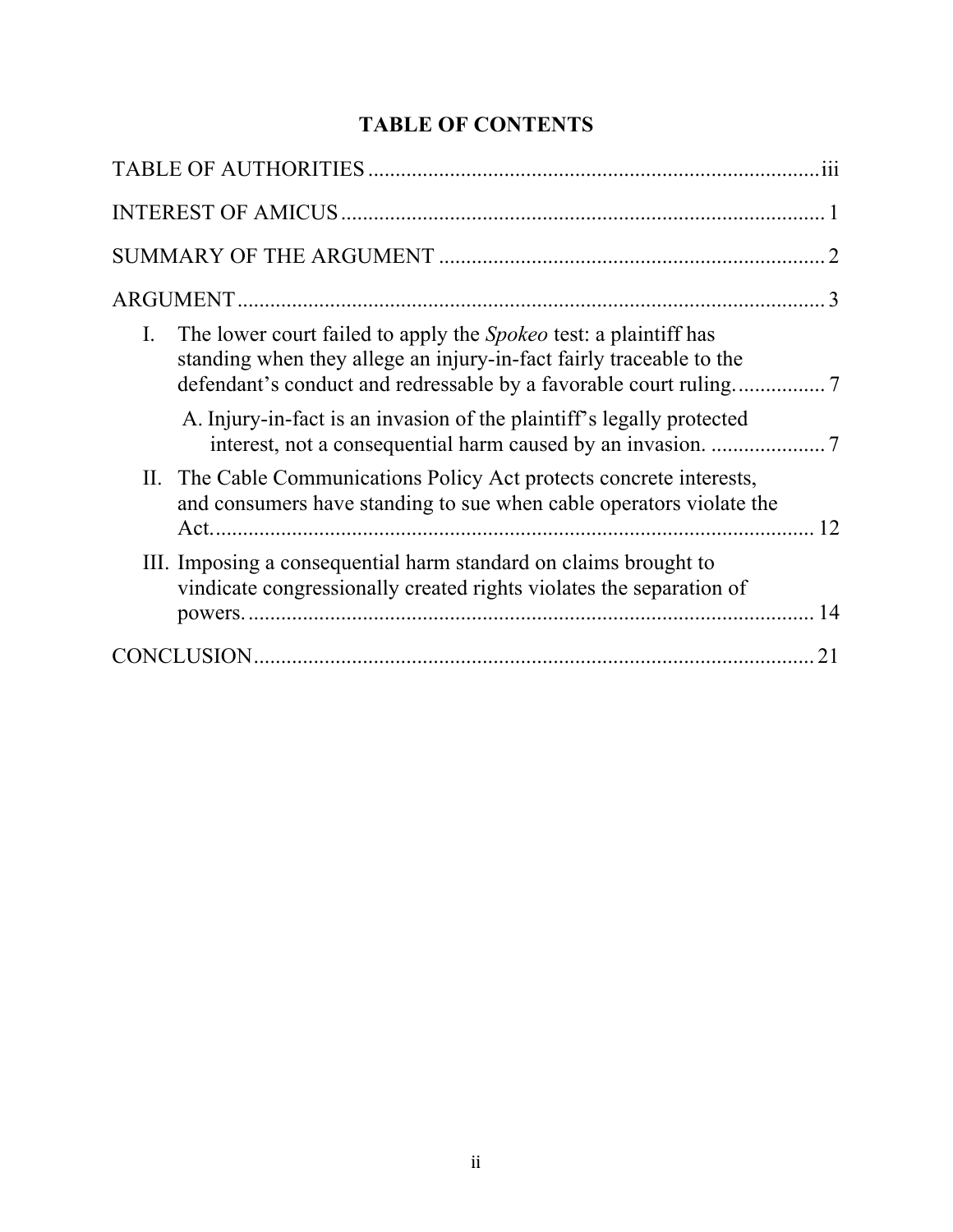# **TABLE OF AUTHORITIES**

# **CASES**

| Adarand Constructors, Inc. v. Mineta,                         |  |
|---------------------------------------------------------------|--|
| Allen v. Wright,                                              |  |
| Arizona Christian Sch. Tuition Org. v. Winn,                  |  |
| Clapper v. Amnesty Int'l USA,                                 |  |
| In re Google Cookie Placement Consumer Privacy Litig.,        |  |
| Lexmark Int'l, Inc. v. Static Control Components, Inc.,       |  |
| Linda R.S. v. Richard D.,                                     |  |
| Lujan v. Defs. of Wildlife,                                   |  |
| Maryland v. United States,                                    |  |
| Metro. Life Ins. Co. v. Ward,                                 |  |
| Mistretta v. United States,                                   |  |
| Seminole Tribe of Florida v. Florida,                         |  |
| Shady Grove Orthopedic Associates, P.A. v. Allstate Ins. Co., |  |
| Sierra Club v. Morton,                                        |  |
| Spokeo, Inc. v. Robins,                                       |  |
| Spokeo, Inc. v. Robins,                                       |  |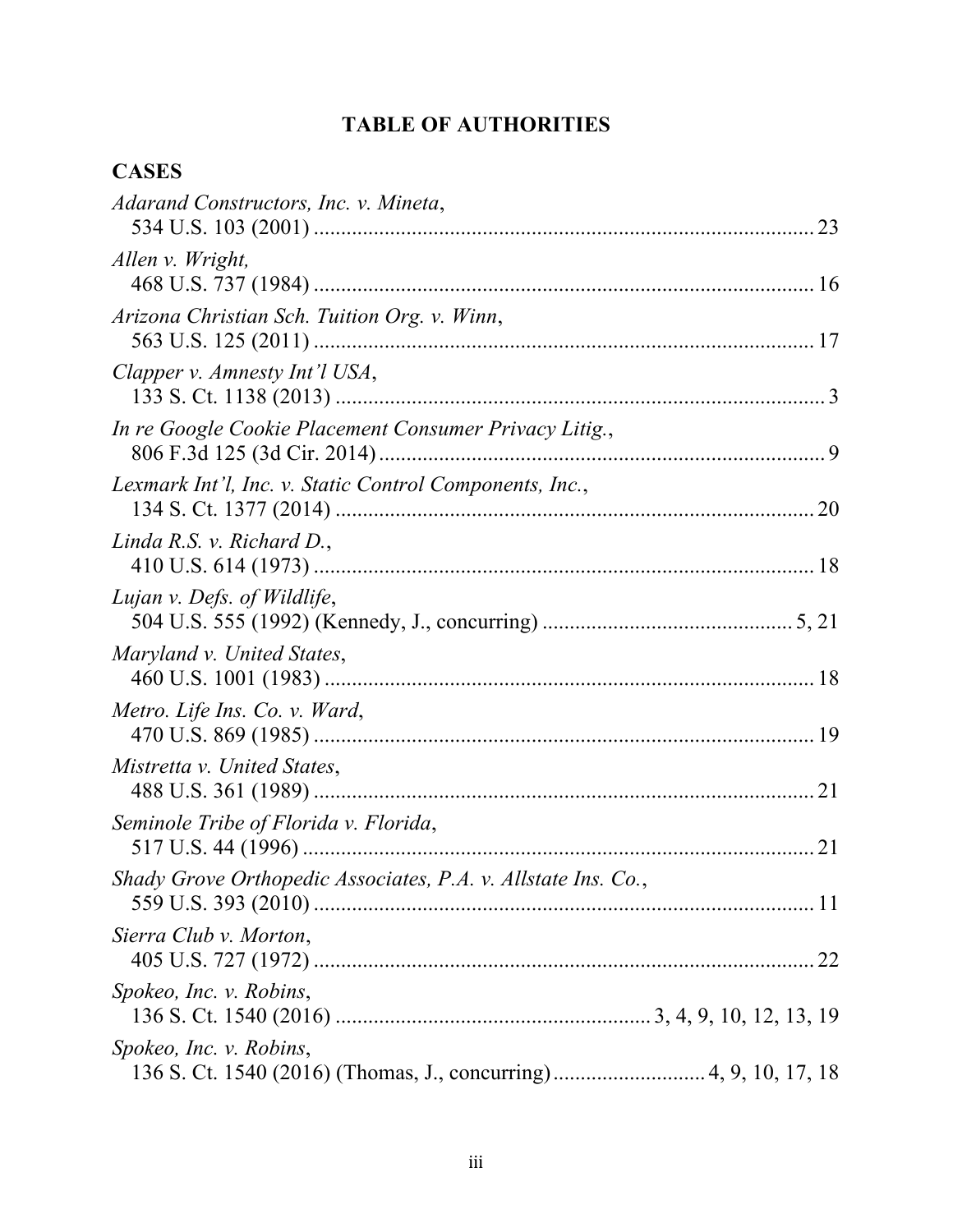| State of Ohio ex rel. Davis v. Hildebrant,                                                  |  |
|---------------------------------------------------------------------------------------------|--|
| Sterk v. Redbox,                                                                            |  |
| Susan B. Anthony List v. Driehaus,                                                          |  |
| Tennessee Elec. Power Co. v. Tennessee Val. Auth.,                                          |  |
| Thomas v. Union Carbide Agr. Prod. Co.,                                                     |  |
| Valley Forge Christian Coll. v. Americans United for<br>Separation of Church & State, Inc., |  |
| Warth v. Seldin,                                                                            |  |
| Whole Woman's Health v. Hellerstedt,                                                        |  |
| Williamson v. Lee Optical of Oklahoma Inc.,                                                 |  |
| <b>STATUTES</b>                                                                             |  |
| Cable Communications Policy Act, 47 U.S.C. § 551 (1984)                                     |  |
|                                                                                             |  |
|                                                                                             |  |
|                                                                                             |  |
|                                                                                             |  |
|                                                                                             |  |
|                                                                                             |  |
|                                                                                             |  |
|                                                                                             |  |
| <b>OTHER AUTHORITIES</b>                                                                    |  |
|                                                                                             |  |
| Al Pascual, Kyle Marchini, & Sarah Miller, 2016 Identity Fraud: Fraud Hits                  |  |
|                                                                                             |  |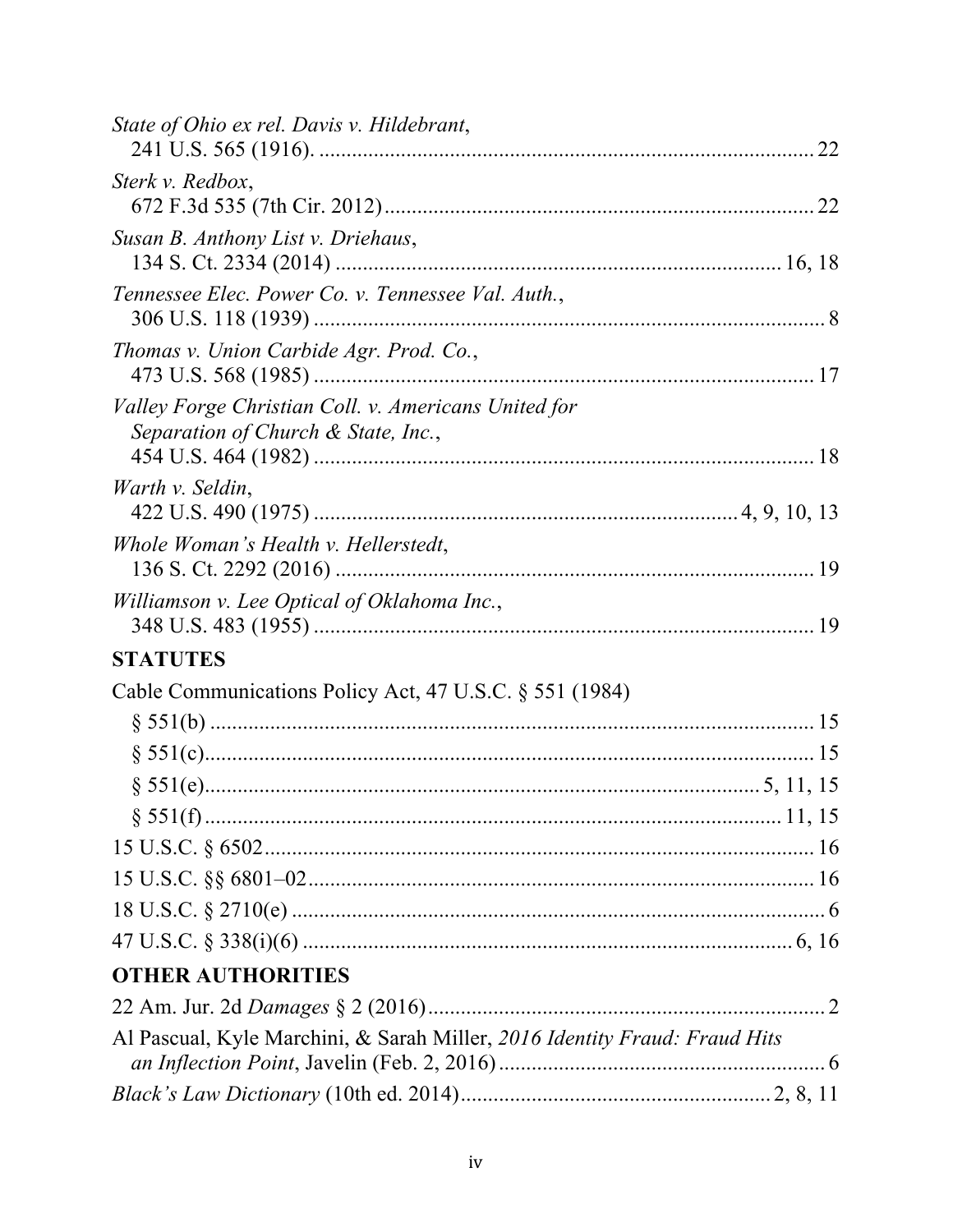| 20                                                                               |
|----------------------------------------------------------------------------------|
|                                                                                  |
|                                                                                  |
| John Salmond, <i>Jurisprudence</i> (Glanville L. Williams ed., 10th ed. 1947) 11 |
|                                                                                  |
|                                                                                  |
| 3                                                                                |
| 2                                                                                |
|                                                                                  |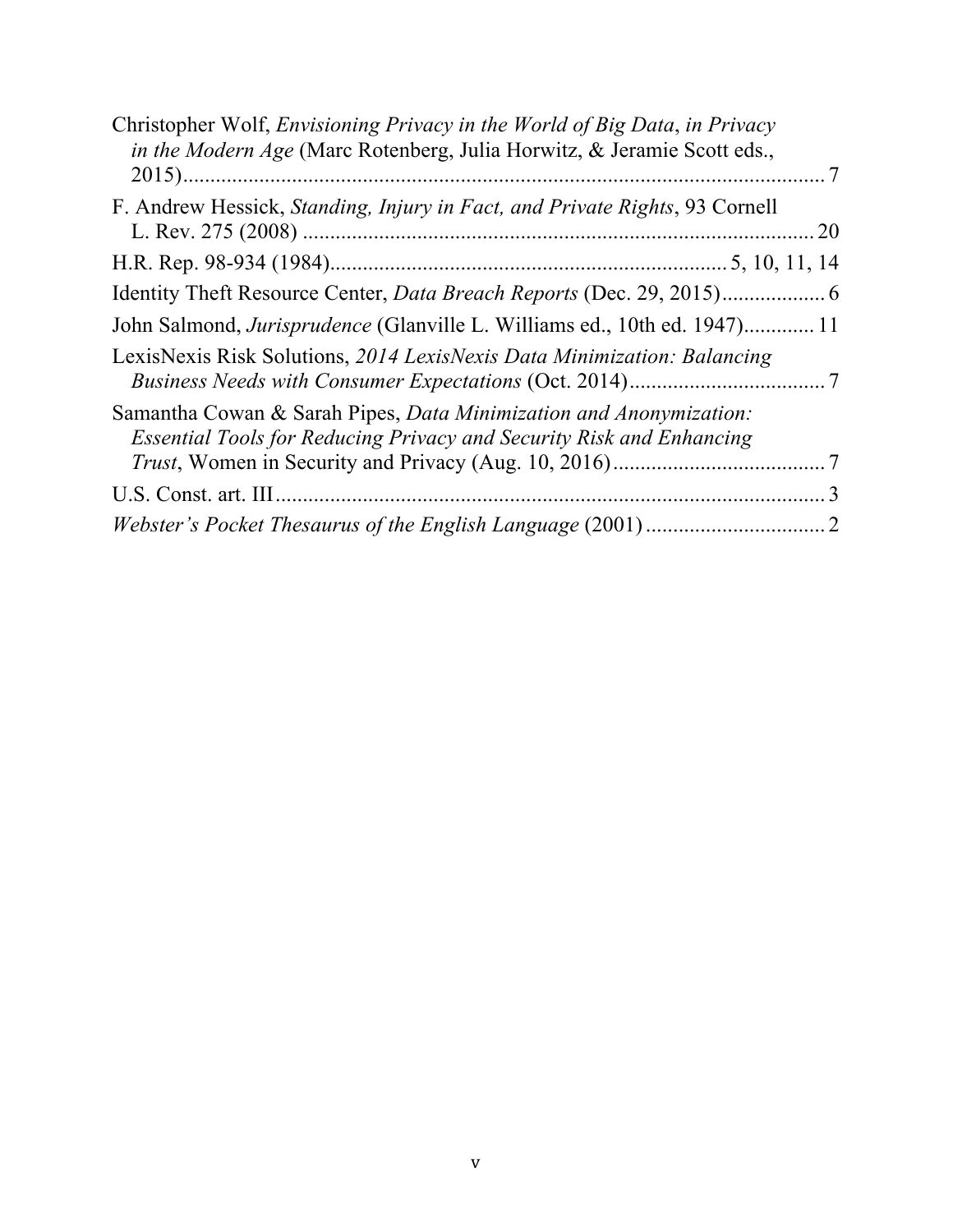# **INTEREST OF AMICUS**<sup>1</sup>

The Electronic Privacy Information Center ("EPIC")<sup>2</sup> is a public interest research center in Washington, D.C. EPIC was established in 1994 to focus public attention on emerging civil liberties issues and to protect privacy, the First Amendment, and other constitutional values.

EPIC frequently participates as *amicus curiae* in state and federal cases involving questions of consumer privacy and federal jurisdiction. *See* Mot. for Leave to File Amicus Br.

 $1$  In accordance with Federal Rule of Appellate Procedure 29, the undersigned states that no monetary contributions were made for the preparation or submission of this brief, and counsel for a party did not author this brief, in whole or in part. <sup>2</sup> EPIC Appellate Advocacy Fellow John Davisson assisted with the preparation of this brief.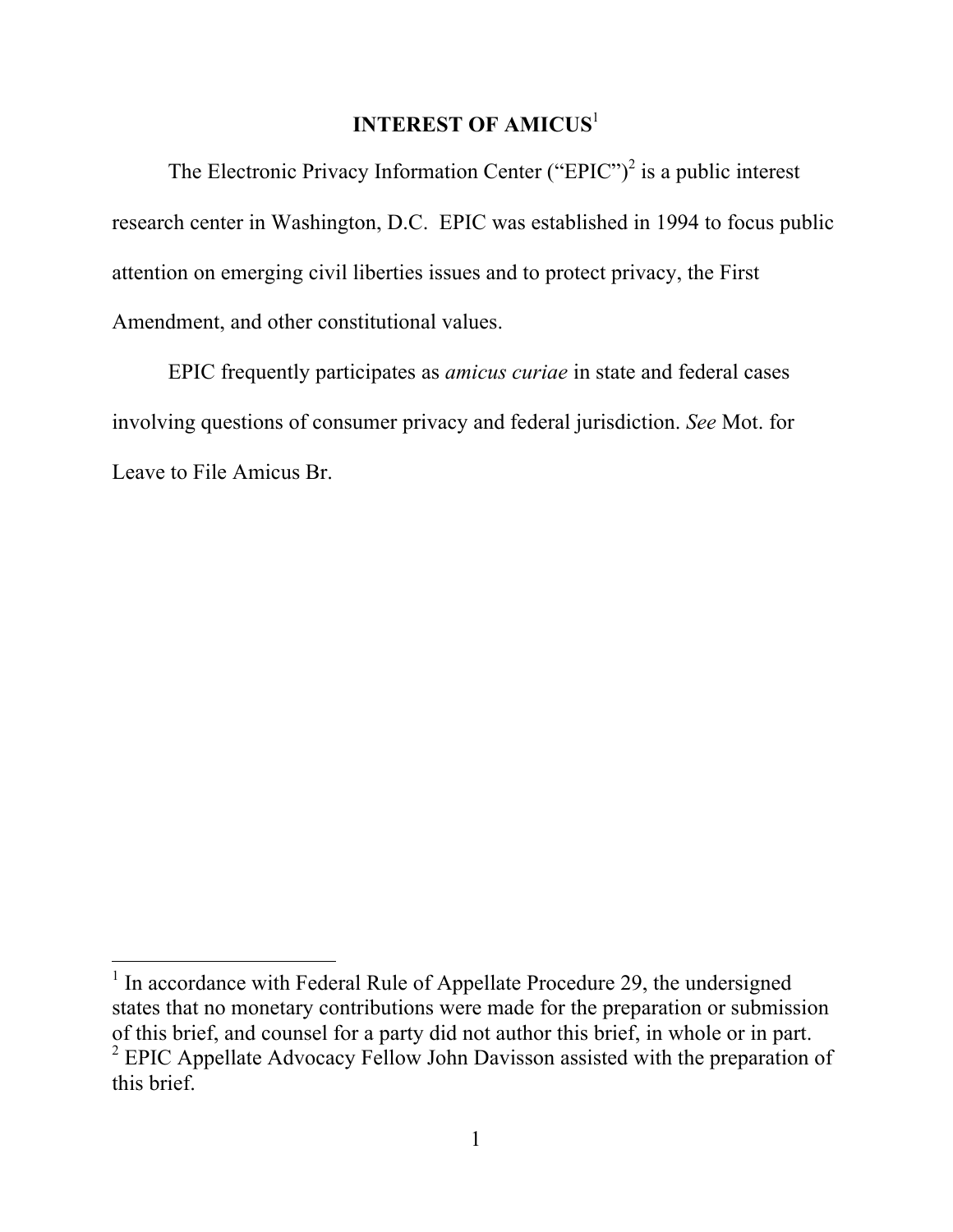### **SUMMARY OF THE ARGUMENT**

"Injury is the illegal invasion of a legal right; damage is the loss, hurt, or harm that results from the injury." 22 Am. Jur. 2d *Damages* § 2 (2016). Despite this clear and important distinction, courts too often conflate injury-in-fact and consequential harm in the analysis of standing. This occurs frequently in privacy cases, as many defendants seek to exploit this semantic trick to avoid consideration of the plaintiffs' claims on the merits.<sup>3</sup> Not only is the analysis wrong as a matter of law, the conflation has led to increasing confusion about the necessary requirements to bring a lawsuit in federal court. And paradoxically, plaintiffs' standing claims in privacy cases are stronger than in many other cases; unlike in *Lujan*, there is a clear nexus between consumers in privacy cases and the companies that choose to collect their personal data. Time Warner Cable, Inc. ("TWC") caused a legal injury when it violated the Mr. Gubala's rights under  $\S$ 551(e) ("Protection of Subscriber Privacy") after collecting his personal data. The lower court's refusal to recognize the legal injury is an attack on Congress's constitutional authority and raises significant separation-of-powers concerns.

<sup>&</sup>lt;sup>3</sup> In common English, the terms "injury" and "harm" are considered synonyms. *Webster's Pocket Thesaurus of the English Language* 134 (2001). However, in the legal analysis of standing, the terms are clearly distinguishable. A legal injury is the "violation of another's legal right, for which the law provides a remedy." *Injury*, *Black's Law Dictionary* (10th ed. 2014). Harm, by contrast, is "material or tangible detriment." *Harm*, *id.*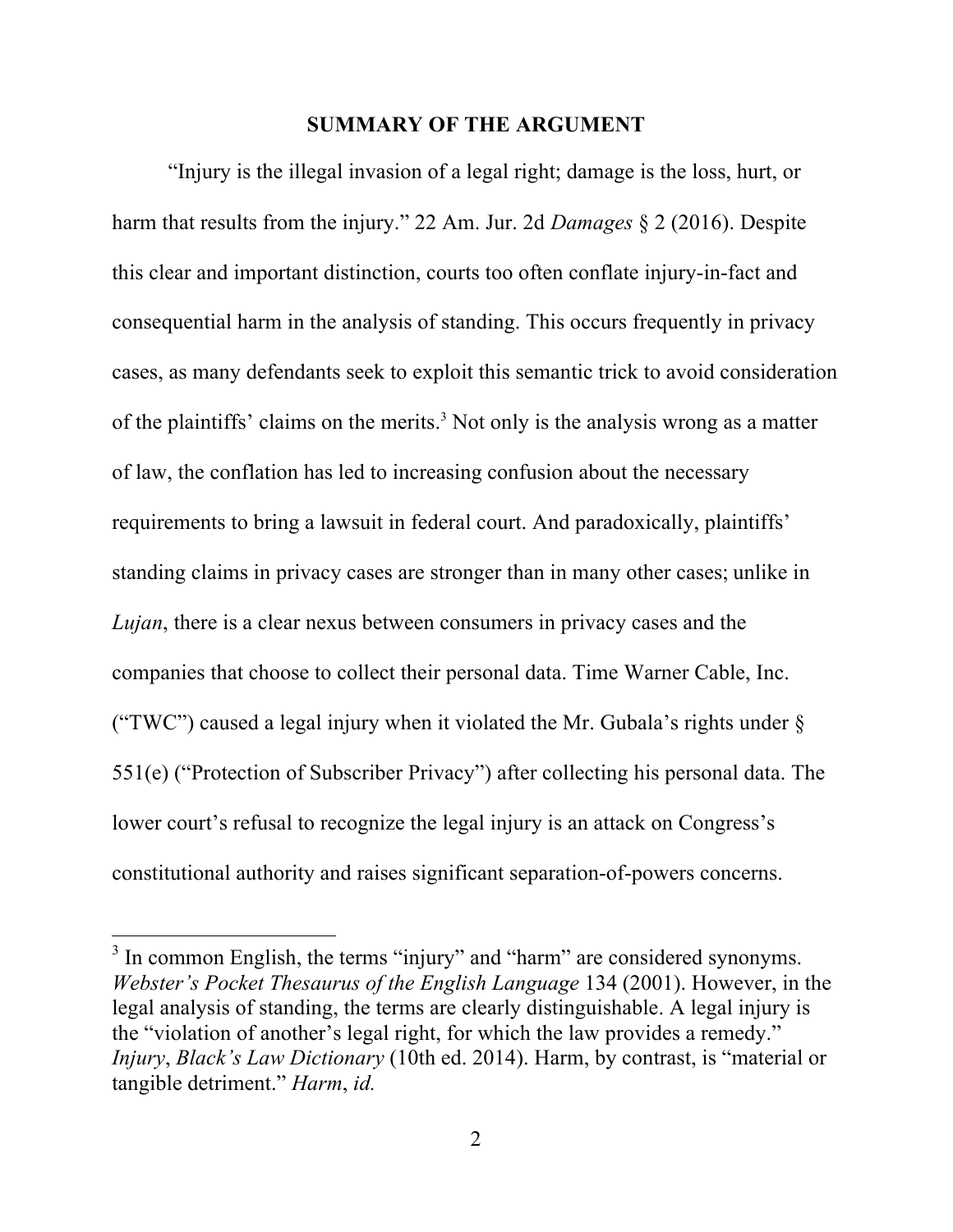#### **ARGUMENT**

Article III grants the federal courts "judicial power" over "cases" and "controversies." U.S. Const. art. III, § 2. The Supreme Court has interpreted this to embody the "fundamental" principle that "federal-court jurisdiction" is limited "to actual cases or controversies." *Spokeo, Inc. v. Robins*, 136 S. Ct. 1540, 1547 (2016). To effectuate this principle, the Court established the standing doctrine with an "injury-in-fact" requirement. *Id*. In actions brought by individuals against federal government agencies, the injury-in-fact requirement maintains the constitutional separation of powers by ensuring that "the undifferentiated public interest in executive officers' compliance with the law" is not converted by Congress into an "individual right" that might impede the executive's core duty to "take Care that the Laws be faithfully executed." *Lujan v. Defs. of Wildlife,* 504 U.S. 555, 577 (1992). The standing doctrine prevents "the judicial process from being used to usurp the powers of the political branches," *Clapper v. Amnesty Int'l USA*, 133 S. Ct. 1138, 1146 (2013), and "confines the federal courts to a properly judicial role," *Spokeo*, 136 S. Ct. at 1547. The doctrine also ensures that the plaintiff has "such a personal stake in the outcome of the controversy as to warrant his invocation of federal-court jurisdiction." *Warth v. Seldin*, 422 U.S. 490, 498 (1975) (internal quotation marks omitted).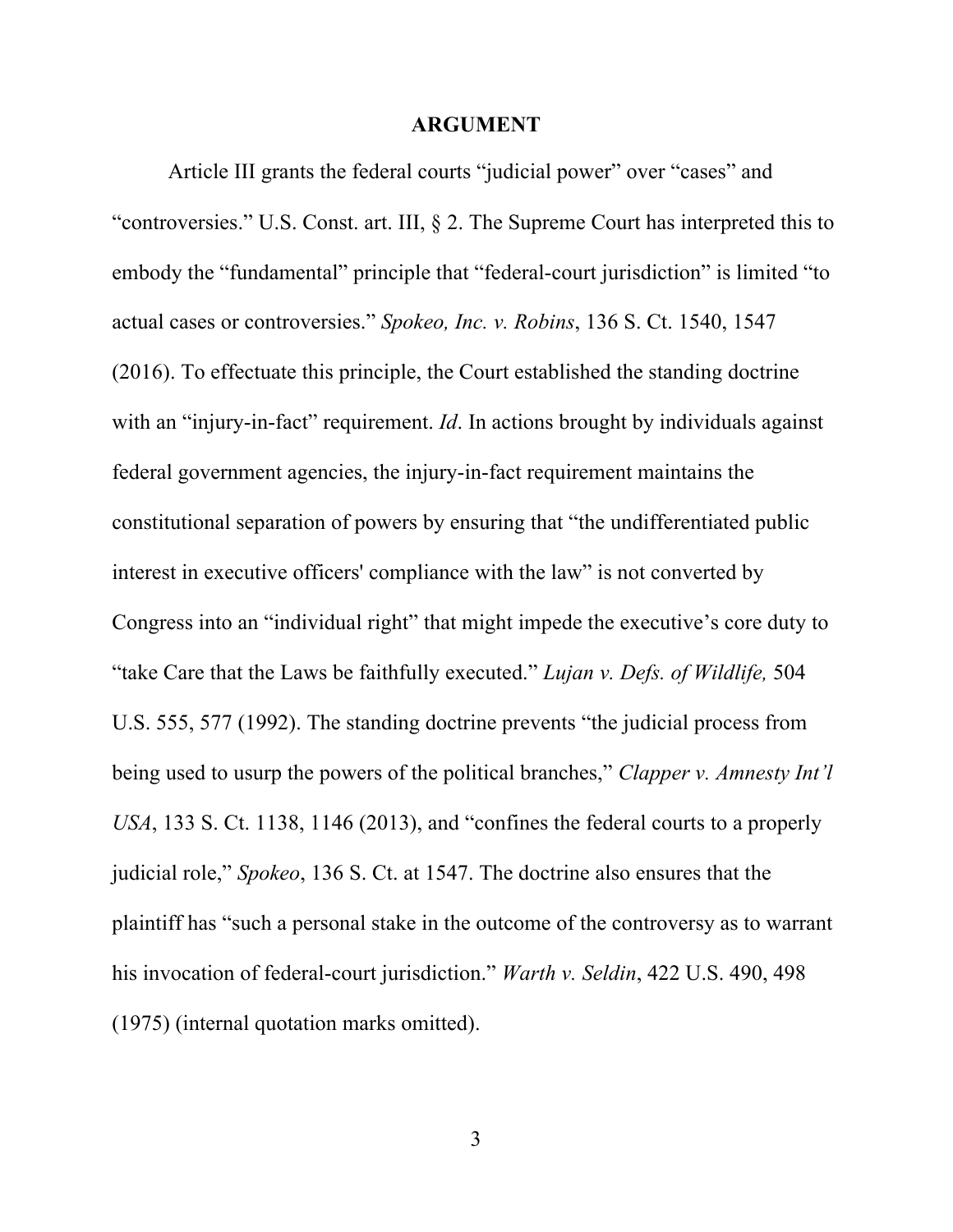Unlike in *Lujan* and other citizen-suit cases against government agencies, the injury-in-fact analysis is straightforward in a dispute between private parties arising under federal law. *See Spokeo*, 136 S. Ct. at 1550–52 (Thomas, J., concurring). As Justice Thomas explained in concurrence, "In a suit for the violation of a private right, courts historically presumed that the plaintiff suffered a *de facto* injury merely from having his personal, legal rights invaded." *Id.* at 1551. The standing inquiry should play a minimal role in private litigation because there is no threat that the exercise of judicial power would "permit Congress to transfer from the President to the courts the Chief Executive's most important constitutional duty." *Lujan v. Defs. of Wildlife*, 504 U.S. 555, 577 (1992).

Justice Kennedy also recognized in *Lujan* that Congress would create new rights to address "more complex and far reaching" policies in ways that "do not have clear analogs in our common-law tradition." *Lujan*, 504 U.S. at 580 (Kennedy, J., concurring). He stressed that "Congress has the power to define injuries and articulate chains of causation that will give rise to a case or controversy where none existed before, and I do not read the Court's opinion to suggest a contrary view. *See Warth v. Seldin*, 422 U.S. 490, 500 (1975)." *Id*. A court's exclusion of otherwise-valid claims would usurp Congress's authority to create legal rights.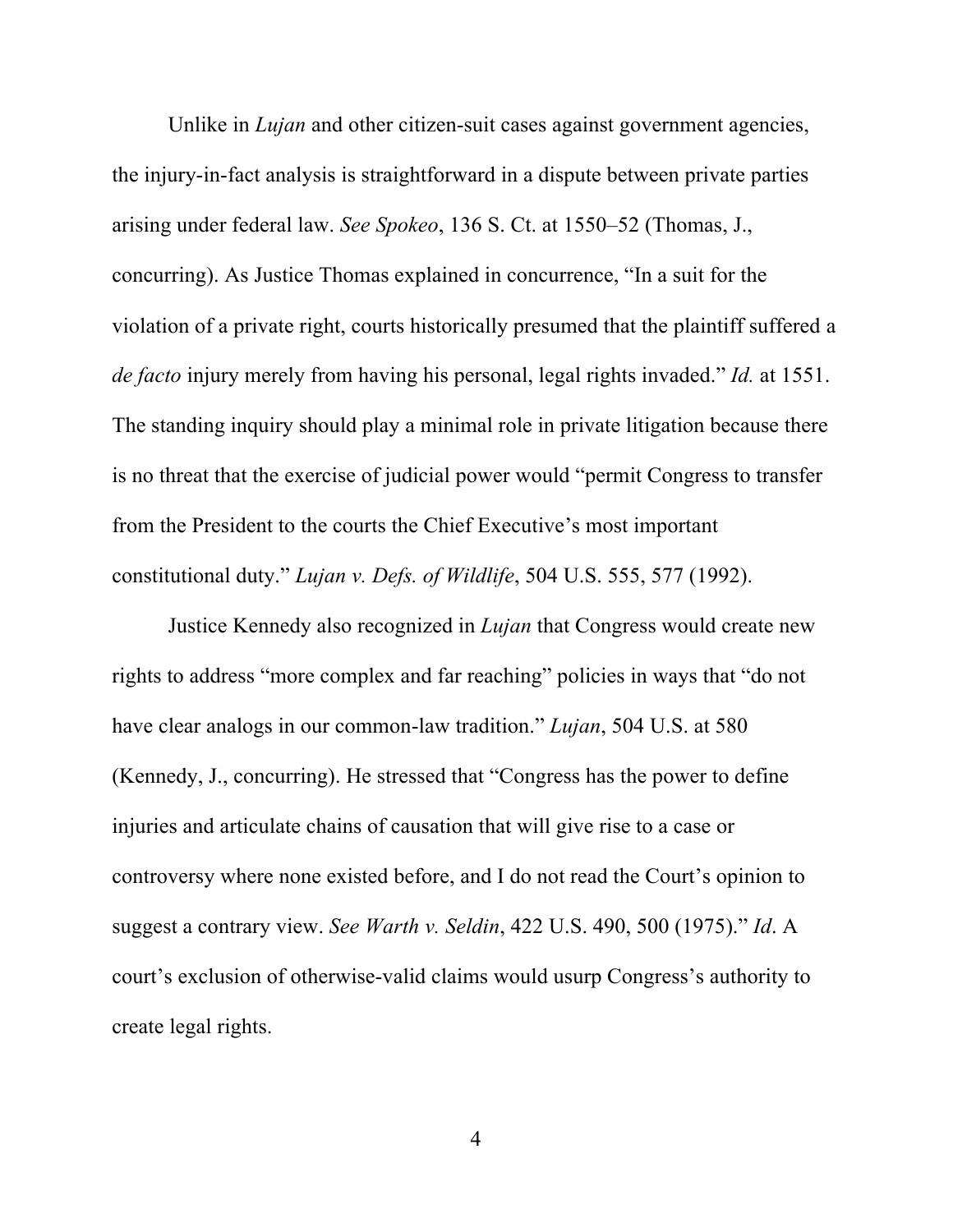In this case, Mr. Gubala has alleged that TWC violated his legal interest under the Subscriber Privacy provisions of the Cable Communications Policy Act. The pertinent provision states:

(e) Destruction of information A cable operator shall destroy personally identifiable information if the information is no longer necessary for the purpose for which it was collected and there are no pending requests or orders for access to such information under subsection (d) or pursuant to a court order.

47 U.S.C. § 551(e). This data destruction requirement was enacted in direct response to the "enormous capacity [of cable operators] to collect and store personally identifiable information about each cable subscriber." H.R. Rep. 98-934 at 4666 (1984). Congress was wise to impose this obligation. In the years following passage of the Cable Act, data breaches and identity theft have reached epidemic proportions in the United States. *See* Al Pascual, Kyle Marchini, & Sarah Miller, *2016 Identity Fraud: Fraud Hits an Inflection Point*, Javelin (Feb. 2, 2016) (reporting that 13.1 million people were subject to identity theft in the United States in 2015, resulting in \$15 billion of fraud);<sup>4</sup> Identity Theft Resource Center, *Data Breach Reports* 4 (Dec. 29, 2015) (reporting that 177 million records were subject to data breaches in 2015). $5$ 

 <sup>4</sup> http://www.idtheftcenter.org/images/breach/DataBreachReports\_2015.pdf.

 $5$  https://www.javelinstrategy.com/coverage-area/2016-identity-fraud-fraud-hitsinflection-point.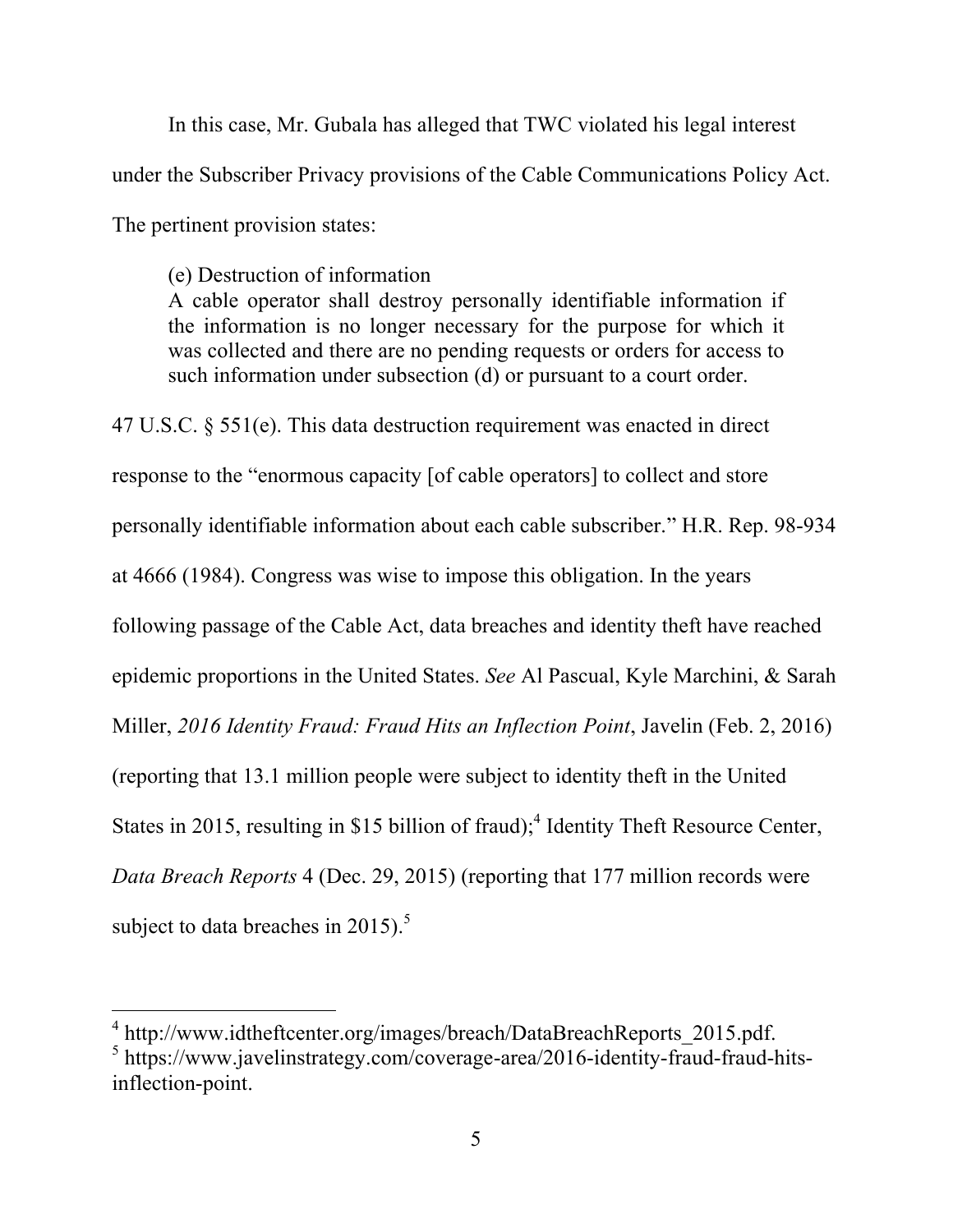"Data minimization" is one of the critical policy choices adopted by Congress to safeguard American consumers from this threat. *See, e.g.*, 18 U.S.C. § 2710(e) (requiring data minimization by video rental companies); 47 U.S.C. § 338(i)(6) (requiring data minimization by satellite television providers). Data minimization involves "limiting [the] collection of personal data to the minimum extent necessary to obtain specified and legitimate goals" and "delet[ing] data that is no longer used for the purposes for which it was originally collected[.]" Christopher Wolf, *Envisioning Privacy in the World of Big Data*, *in Privacy in the Modern Age*, 204, 206 n.13 (Marc Rotenberg, Julia Horwitz, & Jeramie Scott eds., 2015). It is an "important traditional privacy practice." *Id.* at 206; *see also*  LexisNexis Risk Solutions, *2014 LexisNexis Data Minimization: Balancing Business Needs with Consumer Expectations* 8 (Oct. 2014); <sup>6</sup> Samantha Cowan & Sarah Pipes, *Data Minimization and Anonymization: Essential Tools for Reducing Privacy and Security Risk and Enhancing Trust*, Women in Security and Privacy  $(Aug. 10, 2016).$ <sup>7</sup>

The lower court ignored entirely Congress's determination that a cable company's failure to minimize subscriber data is a concrete injury. Instead, the

 <sup>6</sup> http://www.lexisnexis.com/risk/downloads/assets/Data-Minimization-Study-2014.pdf.

 $\frac{7}{1}$  https://www.wisporg.com/blog-posts/2016/8/10/data-minimization-andanonymization-essential-tools-for-reducing-privacy-and-security-risk-andenhancing-trust.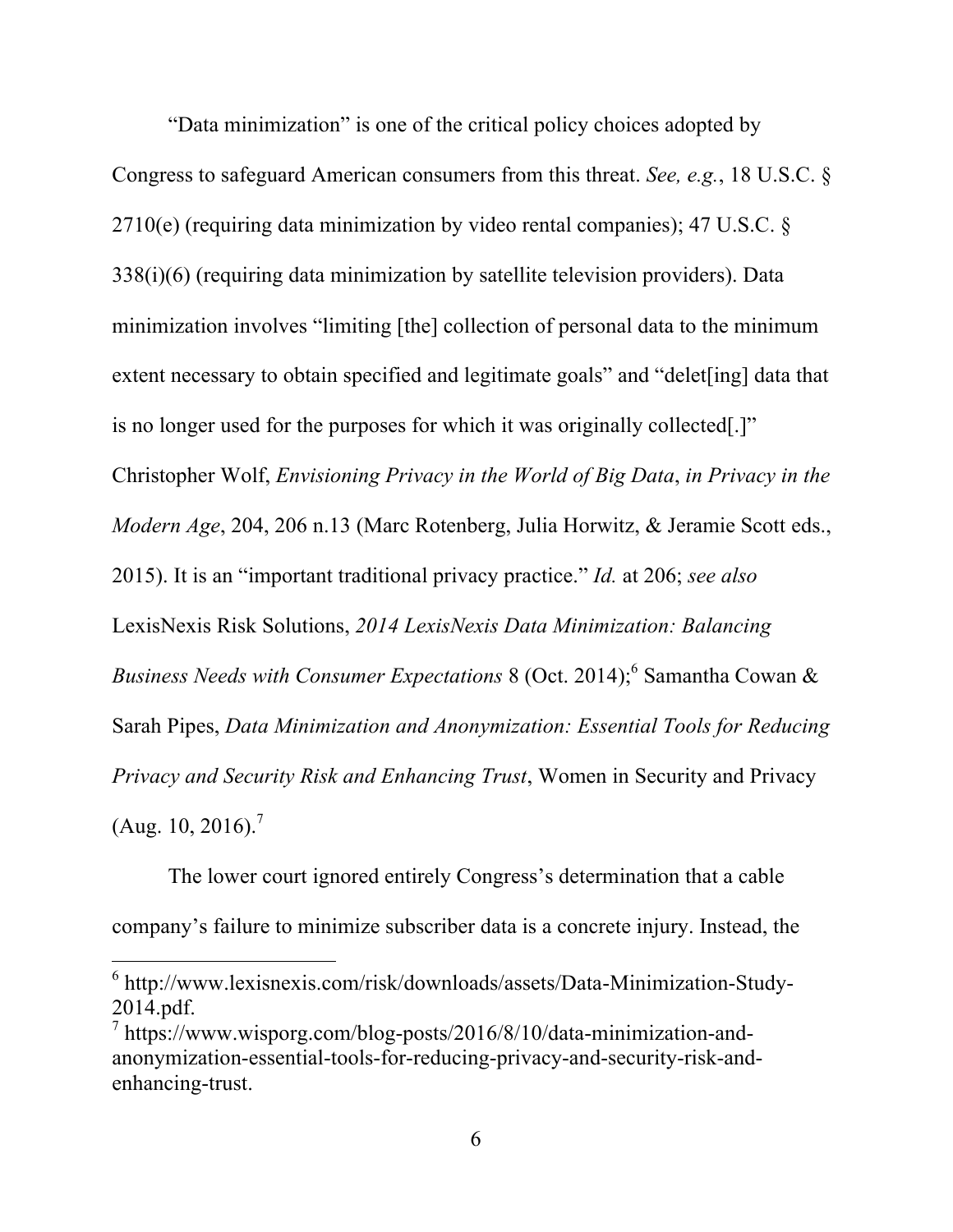court held that the Plaintiff must show that "defendant has disclosed his information to a third party" or that "he has been the victim of fraud or identity theft." Decision and Order at 6. The lower court confused *consequential harm* and *injury in fact*.

**I. The lower court failed to apply the** *Spokeo* **test: a plaintiff has standing when they allege an injury-in-fact fairly traceable to the defendant's conduct and redressable by a favorable court ruling.**

## **A. Injury-in-fact is an invasion of the plaintiff's legally protected interest, not a consequential harm caused by an invasion.**

Injury-in-fact, *legal injury*, requires the plaintiff to show they have suffered an "invasion of a legally protected interest" that is (1) "concrete and particularized" and (2) "actual or imminent, not conjectural or hypothetical." *Lujan*, 504 U.S. at 560. Congress has the power to grant individuals legal rights, the violation of which is a legal injury. A right is a "legally enforceable claim that another will do or will not do a given act." *Right*, *Black's Law Dictionary*. "[C]reated or recognized by law," *id.*, rights are granted through common law, statutory law, and constitutional law. *Tennessee Elec. Power Co. v. Tennessee Val. Auth.*, 306 U.S. 118, 137 (1939) ("[T]he right invaded is a legal right,—one of property, one arising out of contract, one protected against tortious invasion, or one founded on a statute which confers a privilege.").

The invasion of a right, i.e., a *legal injury*, is distinct from the "disadvantage that may flow from" an action. *Warth*, 422 U.S. at 503 n.13; *see, e.g.*, *In re Google*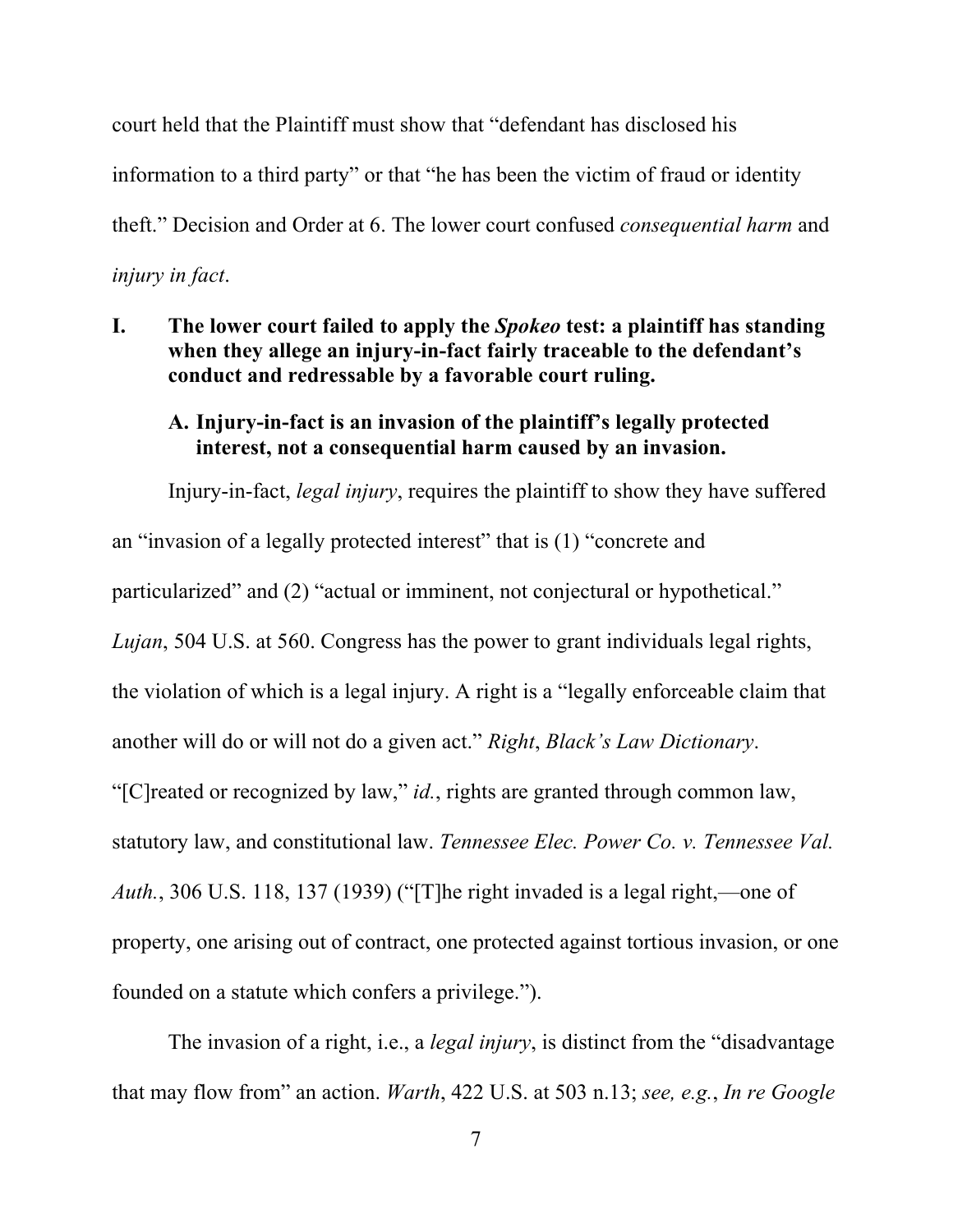*Cookie Placement Consumer Privacy Litig.*, 806 F.3d 125, 134 (3d Cir. 2014)

(finding that injury-in-fact "does not demand that a plaintiff suffer any particular type of harm to have standing"). As Justice Thomas recently explained in *Spokeo*, "our contemporary decisions have not required a plaintiff to assert an actual injury beyond the violation of his personal legal rights to satisfy the 'injury-in-fact' requirement." *Spokeo*, 136 S. Ct. at 1552 (Thomas, J., concurring).

## **i. The** *invasion* **of a right must be concrete.**

As the Court explained in *Spokeo*, there are two ways to show that an injury is concrete. First, an injury can be concrete if it "has a close relationship to a harm that has traditionally been regarded as providing a basis for a lawsuit in English or American courts." *Spokeo*, 136 S. Ct. at at 1549 (using "harm" to refer to the invasion of the plaintiff's legal right). Second, Congress can elevate "concrete, *de facto* injuries that were previously inadequate at law" to the "status of legally cognizable injuries." *Id.* (internal quotation marks omitted).

As the Court made clear in *Spokeo*, Congress has the authority to create legal rights, the violation of which confers standing. *"*Congress has the power to define injuries and articulate chains of causation that will give rise to a case or controversy where none existed before." *Id.* (internal quotation marks omitted). Justice Thomas stated the rule directly in his concurrence: "Congress can create new private rights and authorize private plaintiffs to sue based simply on the

8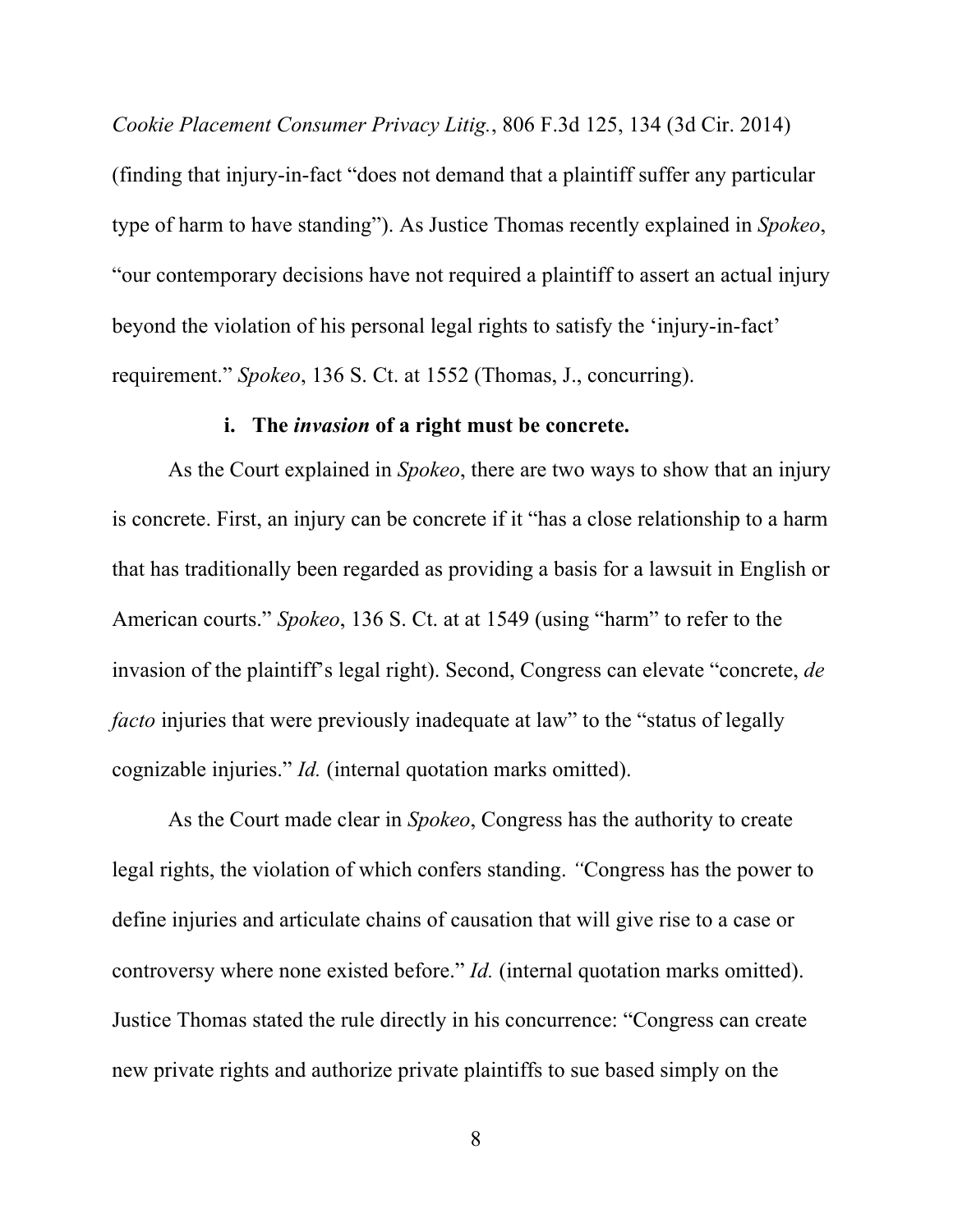violation of those private rights." *Id*. at 1553 (Thomas, J., concurring). As the Court recognized more than four decades ago, "Congress may create a statutory right or entitlement the alleged deprivation of which can confer standing to sue even where the plaintiff would have suffered no judicially cognizable injury in the absence of statute." *Warth*, 422 U.S. at 514.

Congress granted consumers substantive rights in the Subscriber Privacy Provisions, and companies who violate one of those rights have caused an injuryin-fact. In enacting the Subscriber Privacy Provisions, Congress was "establish[ing] a policy to protect the privacy of cable subscribers" from the "enormous capacity [of cable operators] to collect and store personally identifiable information." H.R. Rep. 98-934 at 4666-67 (1984). Congress was acutely aware that disclosure of subscriber information could "reveal details about bank transactions, shopping habits, political contributions, viewing habits and other significant personal decisions" *Id.* at 4666. In prohibiting the retention of certain subscriber information and giving consumers the right to sue cable providers in breach, Congress created both a substantive right of privacy in the underlying information and a civil remedy to enforce it. 47 U.S.C. § 551(e) -(f).

Substantive law "creates, defines, and regulates the rights, duties, and powers of parties," while procedural law is "rules that prescribe the steps for having a right or duty judicially enforced." *Substantive Law*, *Black's Law* 

9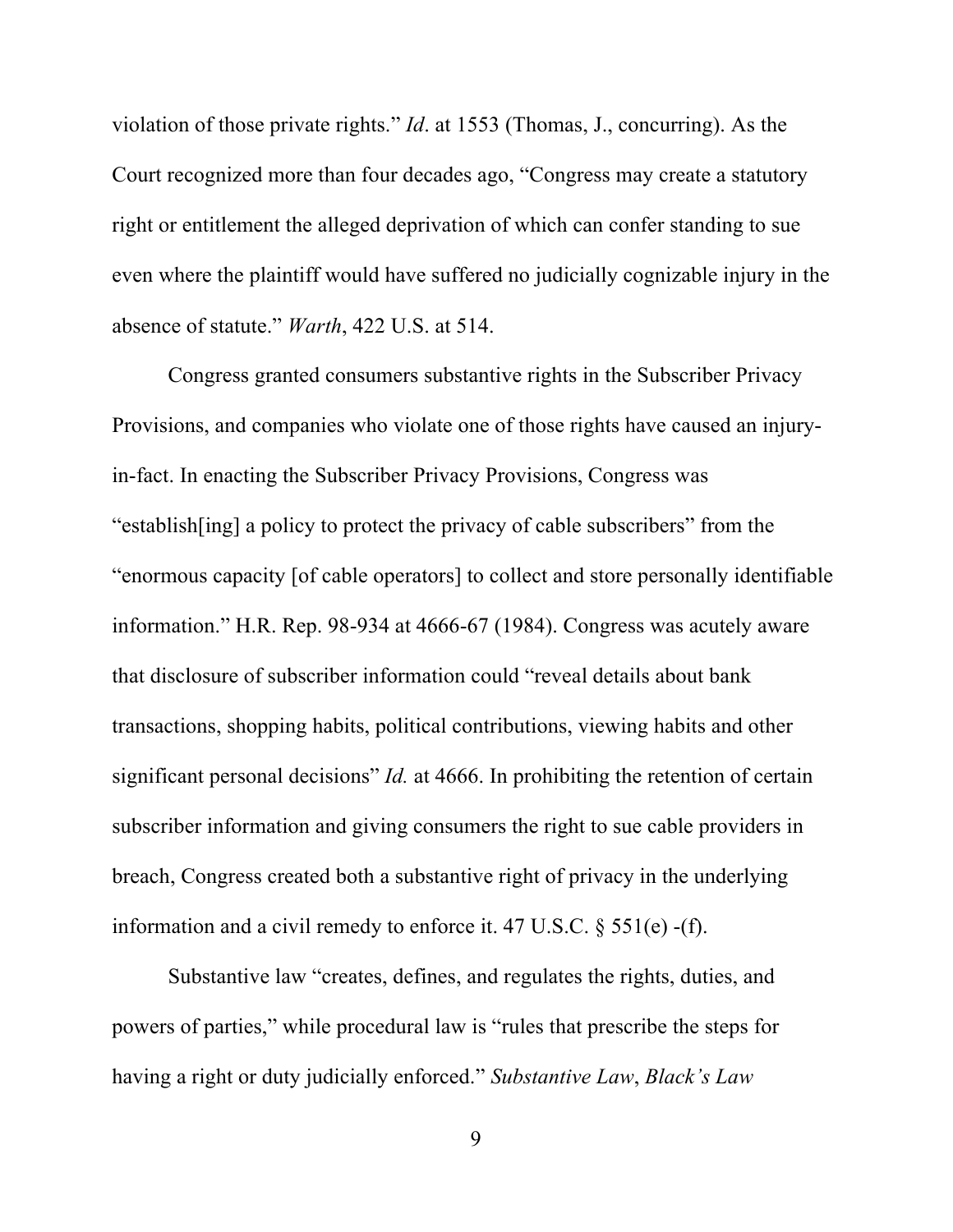*Dictionary*; *Procedural Law*, *Black's Law Dictionary*. In other words, "substantive law defines the remedy and the right, while the law of procedure defines the modes and conditions of the application of the one to the other." John Salmond,

*Jurisprudence* 476 (Glanville L. Williams ed., 10th ed. 1947); *see Shady Grove*

*Orthopedic Associates, P.A. v. Allstate Ins. Co.*, 559 U.S. 393, 407 (2010) (stating

that procedural rights govern "only the manners and the means by which the

litigants' rights are enforced").

But the Court in *Spokeo* made clear that a violation of procedural rights also

creates legal standing. Writing for the Court, Justice Alito explained:

Just as the common law permitted suit in such instances, the violation of a procedural right granted by statute can be sufficient in some circumstances to constitute injury in fact. In other words, a plaintiff in such a case need not allege any *additional* harm beyond the one Congress has identified. See *Federal Election Comm'n* v. *Akins*, 524 U.S. 11, 20–25 (1998) (confirming that a group of voters' "inability to obtain information" that Congress had decided to make public is a sufficient injury in fact to satisfy Article III); *Public Citizen* v. *Department of Justice*, 491 U. S. 440, 449 (1989) (holding that two advocacy organizations' failure to obtain information subject to disclosure under the Federal Advisory Committee Act "constitutes a sufficiently distinct injury to provide standing to sue").

*Spokeo*, 136 S. Ct. at 1549 (emphasis in original).

Only a "bare procedural violation, divorced from any concrete harm" fails to

confer standing. *Spokeo*, 136 S. Ct. at 1549. But courts should not second-guess

Congress's decision to establish new substantive rights in order to protect

consumers and other individuals from harm. Congress conducts extensive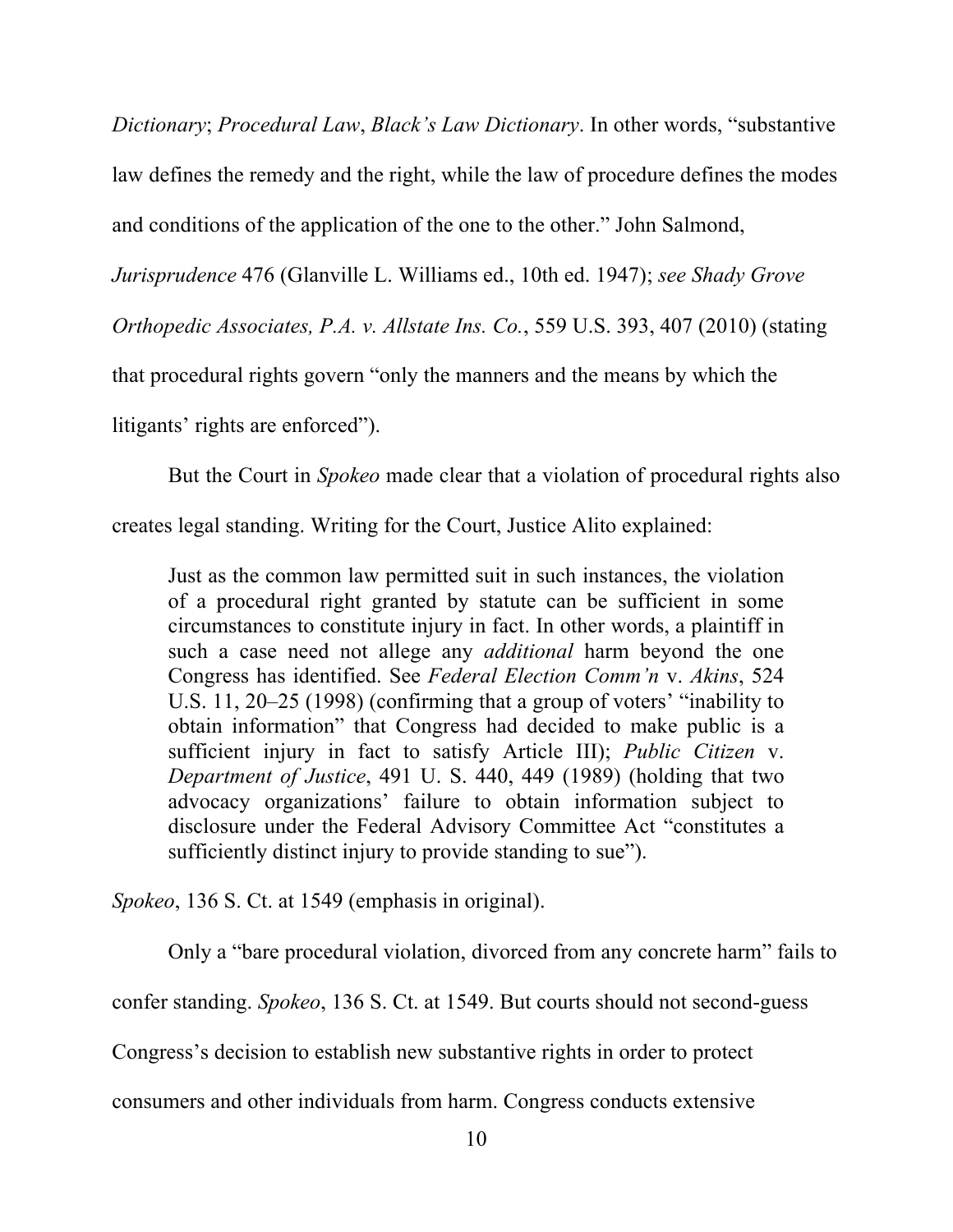factfinding prior to the enactment of a public law, and the provisions, when read together, confer greater significance than when read in isolation. Courts should not presume, as the lower court did in this case, to label certain rights as "procedural" rather than "substantive" where Congress has not done so.

### **ii. The invasion of a privacy right is particularized where the defendant has collected the plaintiff's personal data.**

The particularity requirement of the injury-in-fact test is easily met in privacy cases that involve the purposeful collection and retention of the plaintiff's personal data by the defendant. Under the particularity requirement, the injury must "affect the plaintiff in a personal and individual way," where the plaintiff is "among the injured." *Lujan*, 504 U.S. at 560 n.1, 563 (internal quotation marks omitted); *see also Warth*, 422 U.S. at 501 ("[P]laintiff still must allege a distinct and palpable injury to himself, even if it is an injury shared by a large class of other possible litigants.").

If the right belongs to the plaintiff, the invasion is particularized even if the invasion is also suffered by "a large number of people." *Spokeo*, 136 S. Ct. at 1548 n.7 (noting that even though "victims' injuries from a mass tort" are "widely shared," they still give rise to particularized injuries). If, however, the violated right is "possessed by every citizen," such as the "right . . . to require that the Government be administered according to law," then the injury is a general grievance that does not by itself give rise to standing. *Lujan*, 504 U.S. at 574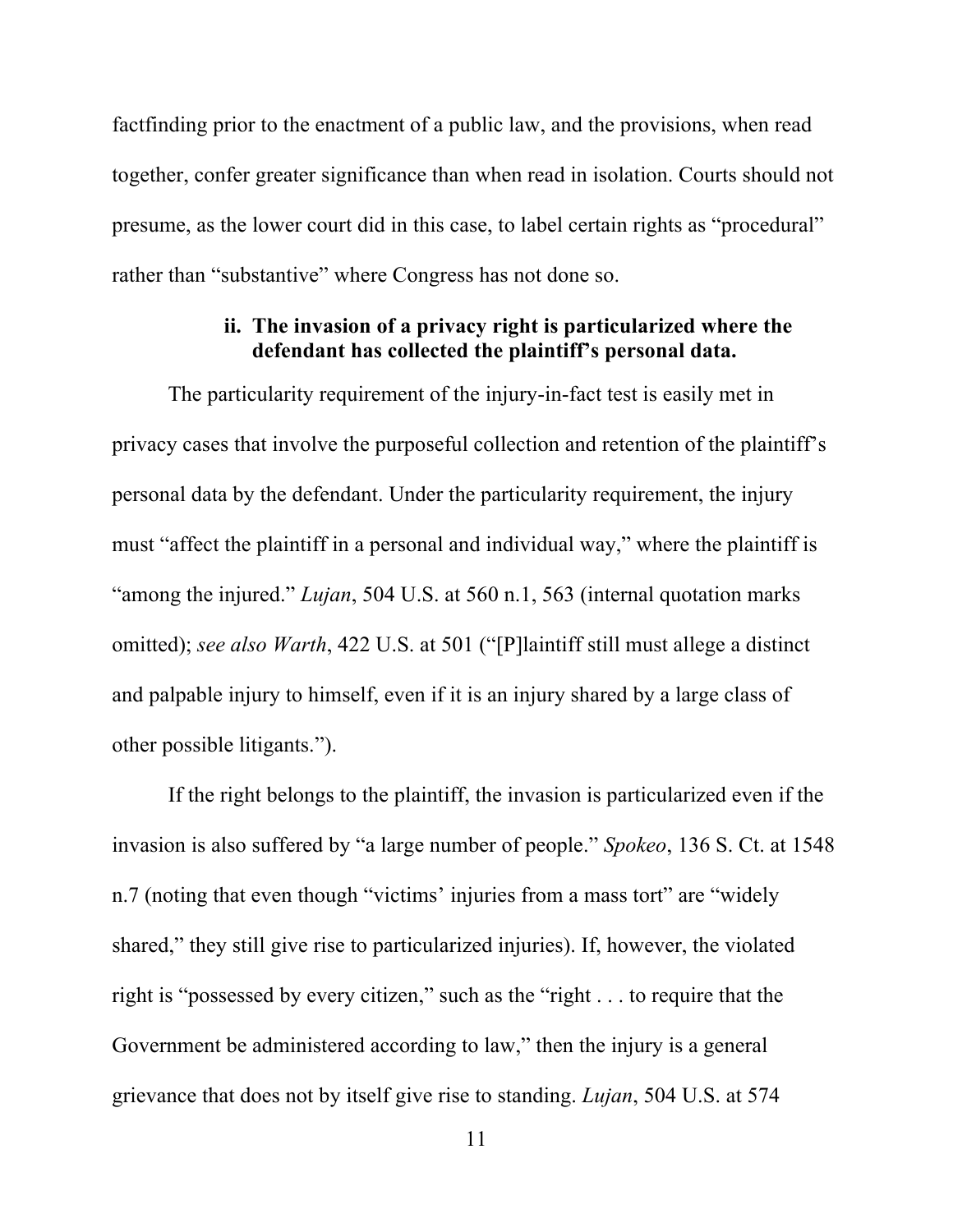(internal quotation marks omitted); *see generally id.* at 573–77 (discussing generalized grievances). In a privacy case, the distinction is clearly made between those individuals about whom the defendant has gathered data and those whose data defendant did not possess. In this case, Mr. Gubala was a former customer of TWC and was entitled to precisely the protection offered under the Subscriber Privacy Provisions.

# **II. The Cable Communications Policy Act protects concrete interests, and consumers have standing to sue when cable operators violate the Act.**

Congress enacted the Subscriber Privacy provisions to establish obligations

for companies that collect and use personal data and to protect the privacy interests

of cable subscribers. Legislators were understandably concerned about the

potential misuse of sensitive personal information:

Cable systems, particularly those with a 'two-way' capability, have an enormous capacity to collect and store personally identifiable information about each cable subscriber. Subscriber records from interactive systems can reveal details about bank transactions, shopping habits, political contributions, viewing habits and other significant personal decisions.

H.R. Rep. 98-934 at 4666 (1984). Congress was thus persuaded of the need to

protect the personal information of cable subscribers:

It is important that national cable legislation establish a policy to protect the privacy of cable subscribers. A national policy is needed because, while some franchise agreements restrict the cable operator's use of such information, privacy issues raise a number of federal concerns, including protection of the subscribers' first, fourth, and fifth amendment rights.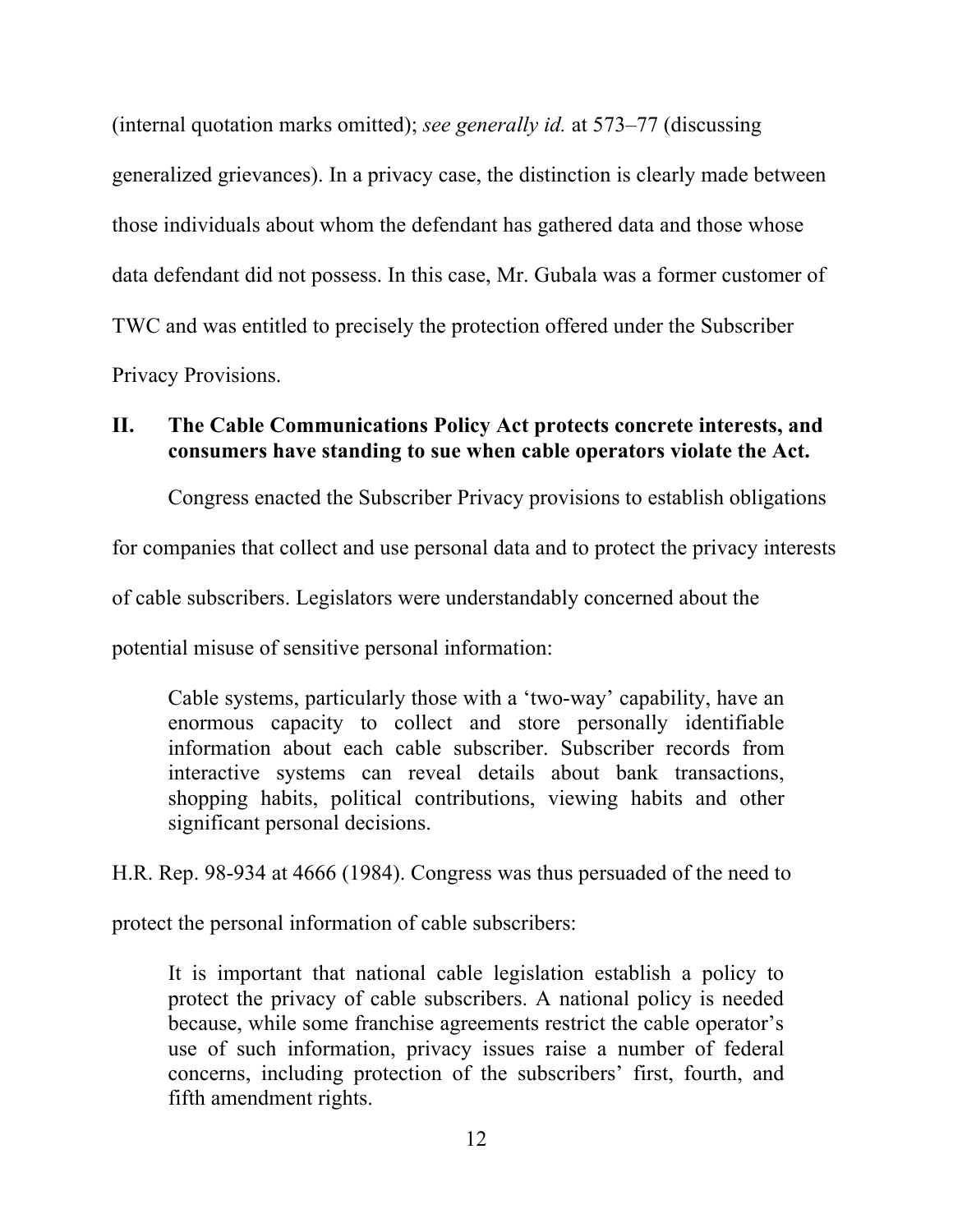*Id.* at 4667.

Congress established strong protections for consumer privacy, restricting the collection, retention, and dissemination of subscriber data. The Subscriber Privacy Provisions prohibit cable operators from collecting "personally identifiable information" concerning any subscriber without prior consent unless it is necessary to render service or detect unauthorized reception. 47 U.S.C. § 551(b). The Cable Act also forbids operators from disclosing personally identifiable data to third parties without consent unless the disclosure is either necessary to render a service provided by the cable operator to the subscriber or if it is made to a government entity pursuant to a court order. § 551(c).

Section 551(e), the provision at issue in this case, stated clearly:

A cable operator shall destroy personally identifiable information if the information is no longer necessary for the purpose for which it was collected and there are no pending requests or orders for access to such information under subsection (d) of this section or pursuant to a court order.

§ 551(e). The section also entitles "[a]ny person aggrieved by *any act of a cable operator* in violation of this section [to] bring a civil action in a United States district court" and permits the court to award "actual damages but not less than liquidated damages computed at the rate of \$100 a day for each day of violation or \$1,000, whichever is higher." § 551(f) (emphasis added).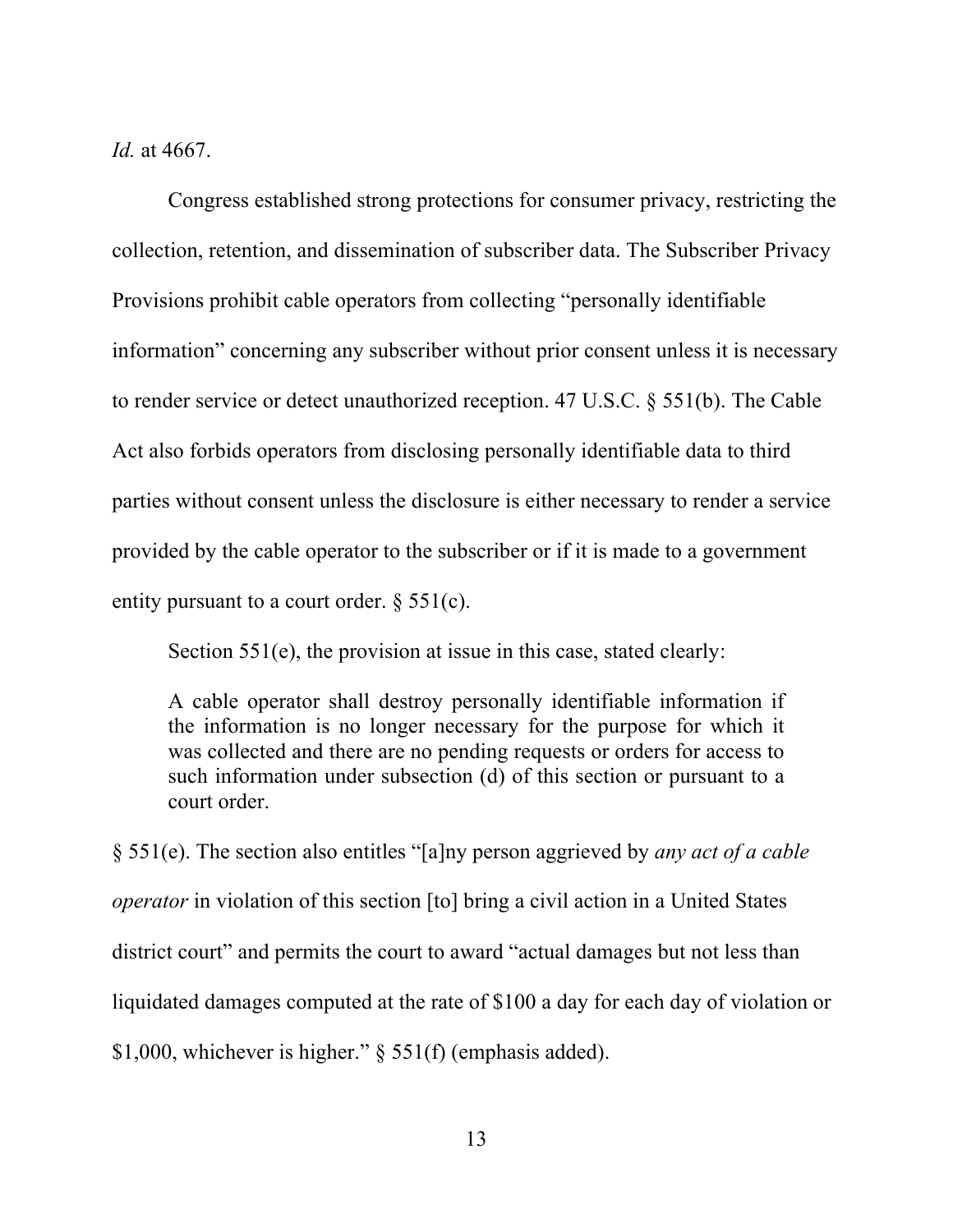Nevertheless, the lower court improperly read a consequential harm requirement into  $\S$  551(e), faulting the Plaintiff for not "alleg[ing] that he has been contacted by marketers who obtained his information from the defendant, or that he has been the victim of fraud or identity theft." Decision and Order at 10. But Congress never qualified  $\S$  551(e) in this way. Congress simply said companies that collect personal data must delete the data after it is no longer needed. The aim is to prevent harms *before they occur*. This was an essential requirement of an effective privacy law and was adopted in many subsequent laws. 15 U.S.C. §§ 6801–02 (requiring minimization by companies collecting consumer financial data); 18 U.S.C. § 2710(e) (video rental data); 47 U.S.C. § 338(i)(6) (satellite television subscriber data); 15 U.S.C. § 6502 (data collected from children online).

### **III. Imposing a consequential harm standard on claims brought to vindicate congressionally created rights violates the separation of powers.**

The doctrine of standing is "built on a single basic idea—the idea of separation of powers." *Allen v. Wright,* 468 U.S. 737, 752 (1984). By "identify[ing] those disputes which are appropriately resolved through the judicial process," *Lujan*, 504 U.S. at 560, standing "serves to prevent the judicial process from being used to usurp the powers of the political branches." *Susan B. Anthony List v. Driehaus*, 134 S. Ct. 2334, 2341 (2014). But the lower court's decision in this case raises serious separation-of-powers concerns because the decision "usurps" the power of the legislature to define legal injuries and remedies.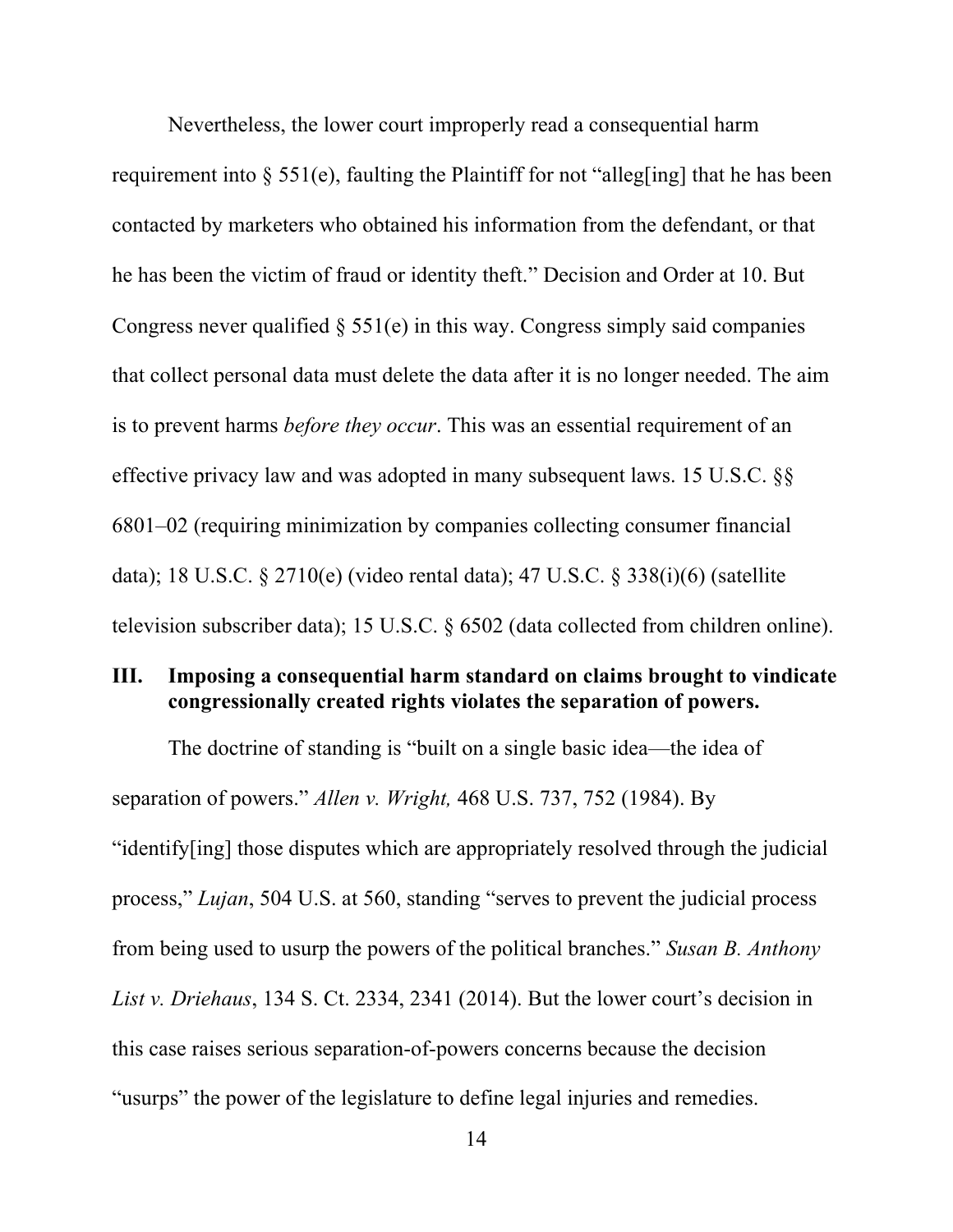The Supreme Court has previously recognized separation-of-powers concerns in cases where a party sued to vindicate a *public* right, defined as a "matter[] arising between the Government and persons subject to its authority in connection with the performance of the constitutional functions of the executive or legislative departments." *Thomas v. Union Carbide Agr. Prod. Co.*, 473 U.S. 568, 585 (1985). In such cases, a litigant must show that "he has sustained or is immediately in danger of sustaining some *direct* injury" from the challenged government action, "and not merely that he suffers in some indefinite way in common with people generally." *Arizona Christian Sch. Tuition Org. v. Winn*, 563 U.S. 125, 135 (2011) (emphasis added). Standing doctrine thus "preserve[s] separation of powers by preventing the judiciary's entanglement in disputes that are primarily political in nature." *Spokeo*, 136 S. Ct. at 1550 (Thomas, J., concurring).

This particular threat to the separation of powers "is generally absent when a private plaintiff seeks to enforce only his personal rights against another private party." *Id.* at 1551 (Thomas, J., concurring). Where no act of government is in dispute, there is little chance that recognizing a plaintiff's standing will "usurp the powers of the political branches." *Susan B. Anthony List*, 134 S. Ct. at 2341. Indeed, "the province of the court is, solely, to decide on the rights of individuals[.]" *Maryland v. United States*, 460 U.S. 1001, 1005 (1983) (citing *Marbury v. Madison*, 5 U.S. 137, 170 (1803)).

15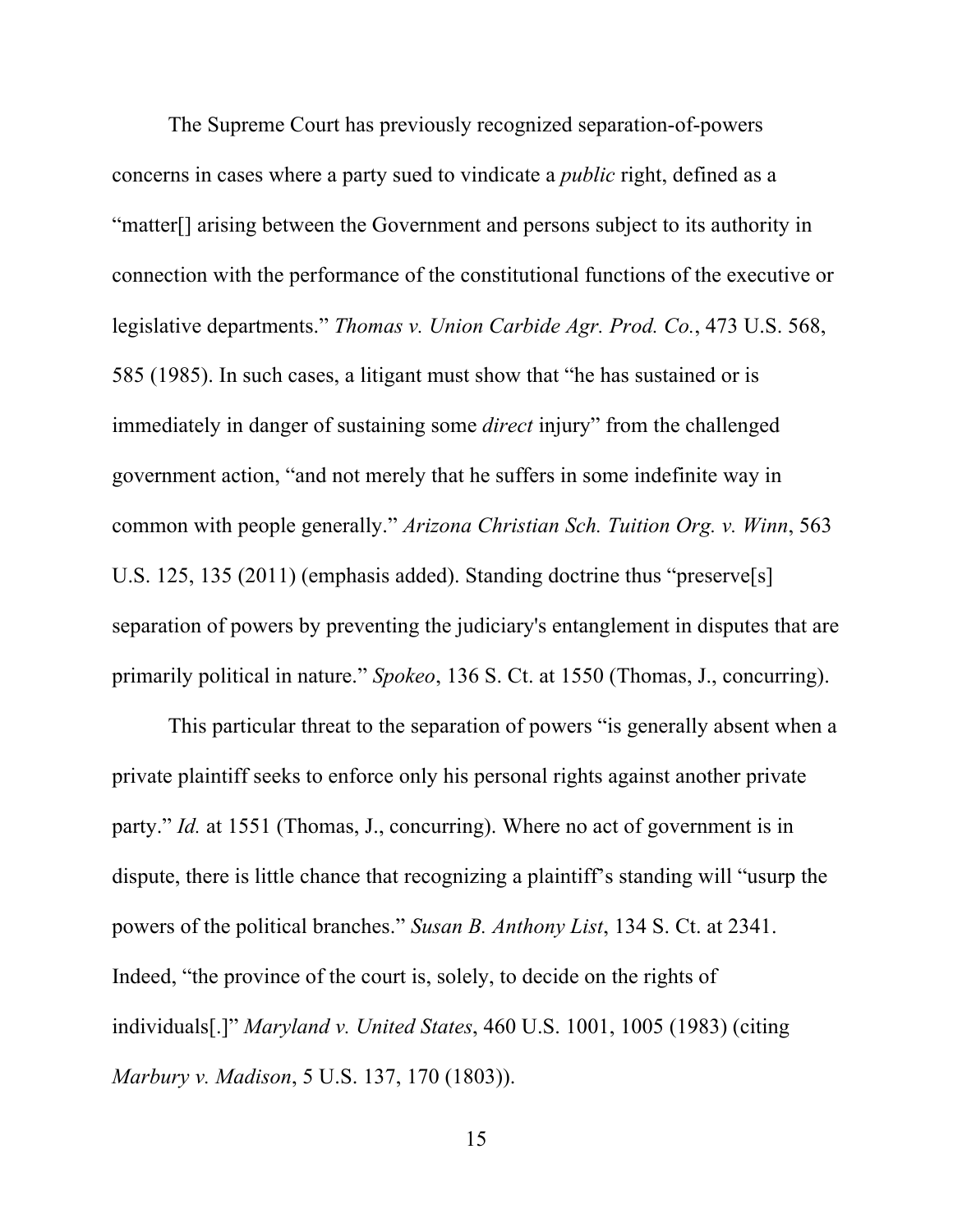Yet the separation of powers is equally offended when the court *denies* standing where Congress has duly authorized it—for example, by demanding that a plaintiff prove consequential harm in order vindicate a statutory right even though the statute imposes no such requirement. As the Supreme Court has repeatedly emphasized, "Congress may enact statutes creating legal rights, the invasion of which creates standing, even though no injury would exist without the statute." *Linda R.S. v. Richard D.*, 410 U.S. 614, 617 n.3 (1973); *see also Lujan*, 504 U.S. at 560; *Valley Forge Christian Coll. v. Americans United for Separation of Church & State, Inc.*, 454 U.S. 464, 492 n.2 (1982). Congress is "well positioned to identify intangible harms that meet minimum Article III requirements," and when it does, it may "elevat[e] to the status of legally cognizable injuries concrete, *de facto* injuries that were previously inadequate in law." *Spokeo*, 136 S. Ct. at 1549.

A court, of course, is not empowered to override congressional judgments as to which injuries should be legally protected simply because they are "out of harmony with a particular school of thought." *Williamson v. Lee Optical of Oklahoma Inc.*, 348 U.S. 483, 488 (1955). The Supreme Court has long rejected the view that the judiciary may "sit as superlegislature to judge the wisdom or desirability of legislative policy determinations[.]" *Metro. Life Ins. Co. v. Ward*, 470 U.S. 869, 901 (1985).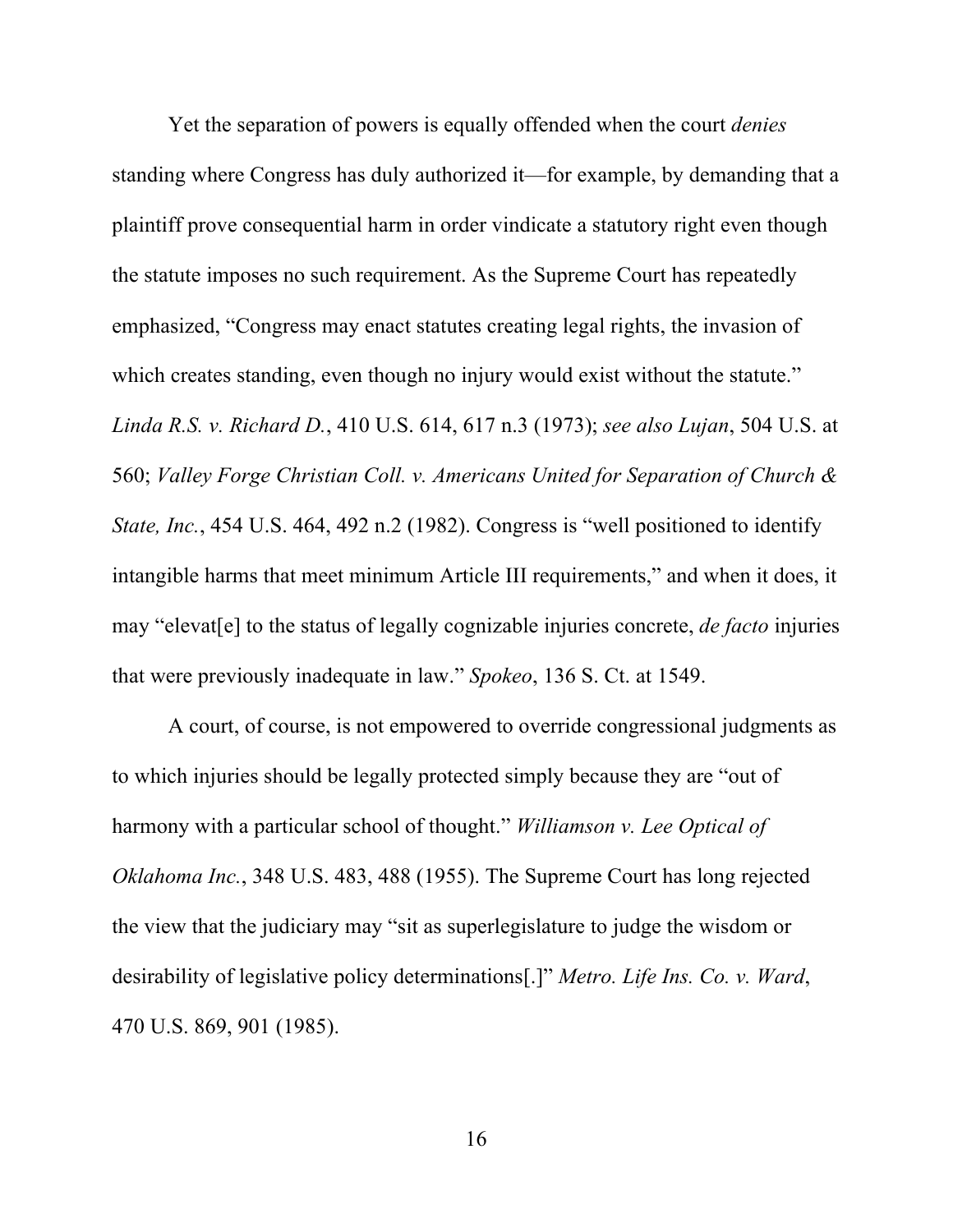But that is precisely the effect of unilaterally imposing a consequential harm standard on congressionally-created rights. When a court demands that a plaintiff prove some form of harm *beyond the injury that Congress has deemed actionable*, it is rejecting Congress's determination of what constitutes a bona fide injury and impermissibly "substitut[ing] its own judgment for that of the legislature." *Whole Woman's Health v. Hellerstedt*, 136 S. Ct. 2292, 2310 (2016). "Just as a court cannot apply its independent policy judgment to recognize a cause of action that Congress has denied, it cannot limit a cause of action that Congress has created merely because 'prudence' dictates." *Lexmark Int'l, Inc. v. Static Control Components, Inc.*, 134 S. Ct. 1377, 1388 (2014) (internal citation omitted). By doing so here, the lower court has subverted the core premise of the standing doctrine, converting a shield against judicial overreach into a sword for eviscerating legal rights created by Congress.

The lower court was presented with an injury that Congress made legally cognizable under the Cable Act—having one's personal information retained by a cable provider after it is no longer necessary—yet refused to acknowledge the legitimacy of the statutory prohibition. Decision and Order at 10. Instead, the court recast the Plaintiff's congressionally-established right as a "procedural" violation and concluded that he had failed to allege any "concrete" harm. *Id.* at 6.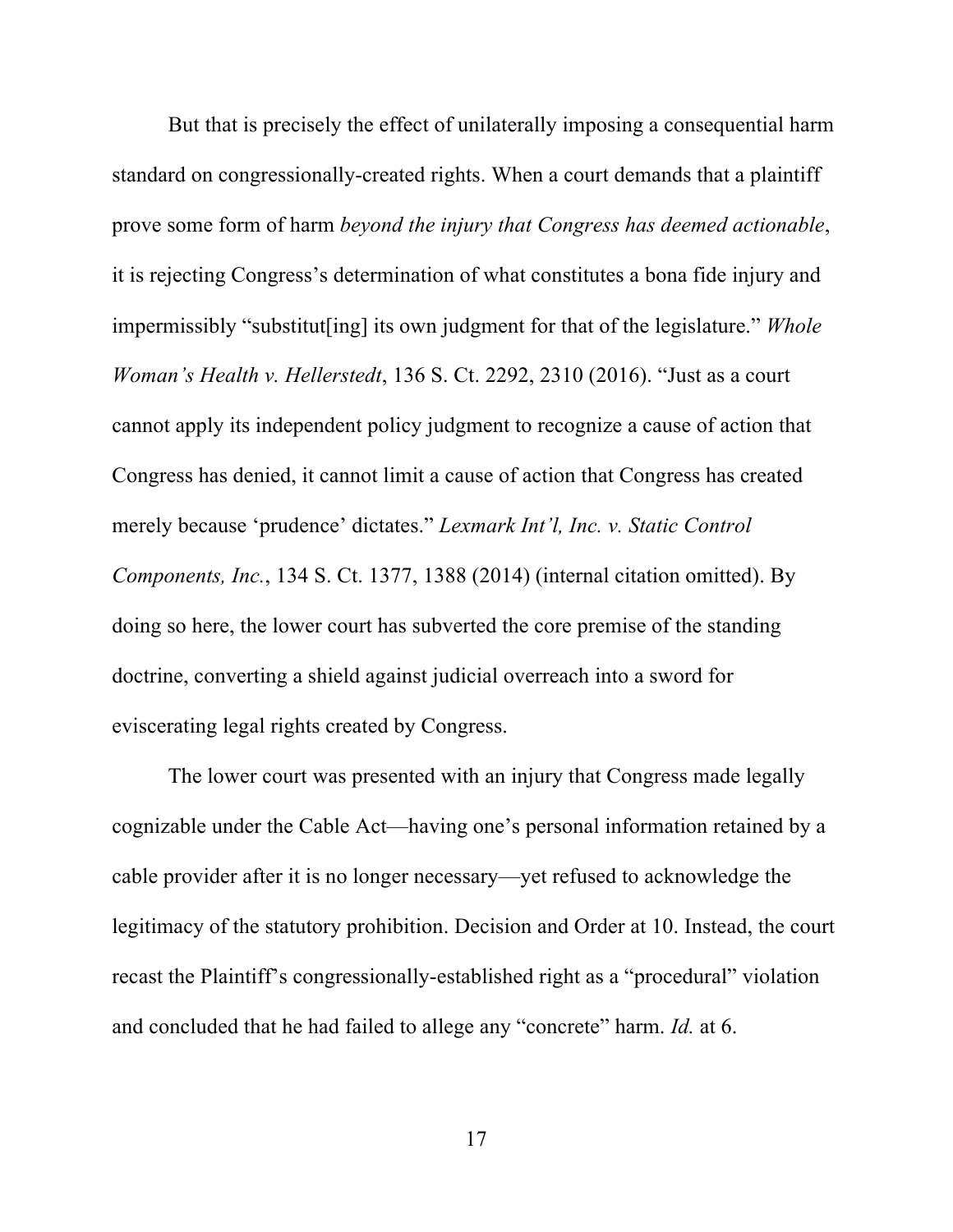First, this reflects an artificially narrow understanding of substantive rights: "Rights are not limited in their scope to harms, but also protect against conduct that might lead to harm." F. Andrew Hessick, *Standing, Injury in Fact, and Private Rights*, 93 Cornell L. Rev. 275 (2008). Just as a motorist can be cited for speeding without causing an accident, i.e. "consequential harm," so too can private rights protect against the mere *risk* of a particular harm without requiring that the harm come to pass.

Nor must a statutory right resemble a common law cause of action in order to confer standing. *See Lujan*, 504 U.S. at 580 (Kennedy, J., concurring) ("As Government programs and policies become more complex and farreaching, we must be sensitive to the articulation of new rights of action that do not have clear analogs in our common-law tradition."). Courts long ago abandoned this mode of reasoning. *See Seminole Tribe of Florida v. Florida*, 517 U.S. 44, 166 (1996) (Souter, J., dissenting) ("It was the defining characteristic of the *Lochner* era, and its characteristic vice, that the Court treated the common-law background . . . as paramount," while viewing the congressional legislation on the same matters as "suspect.").

Moreover, in concluding that the injury identified by Congress was not sufficiently "concrete" on its own, the lower court "usurp[ed] congressional power" on the implicit ground "that Congress had mistakenly dealt with a subject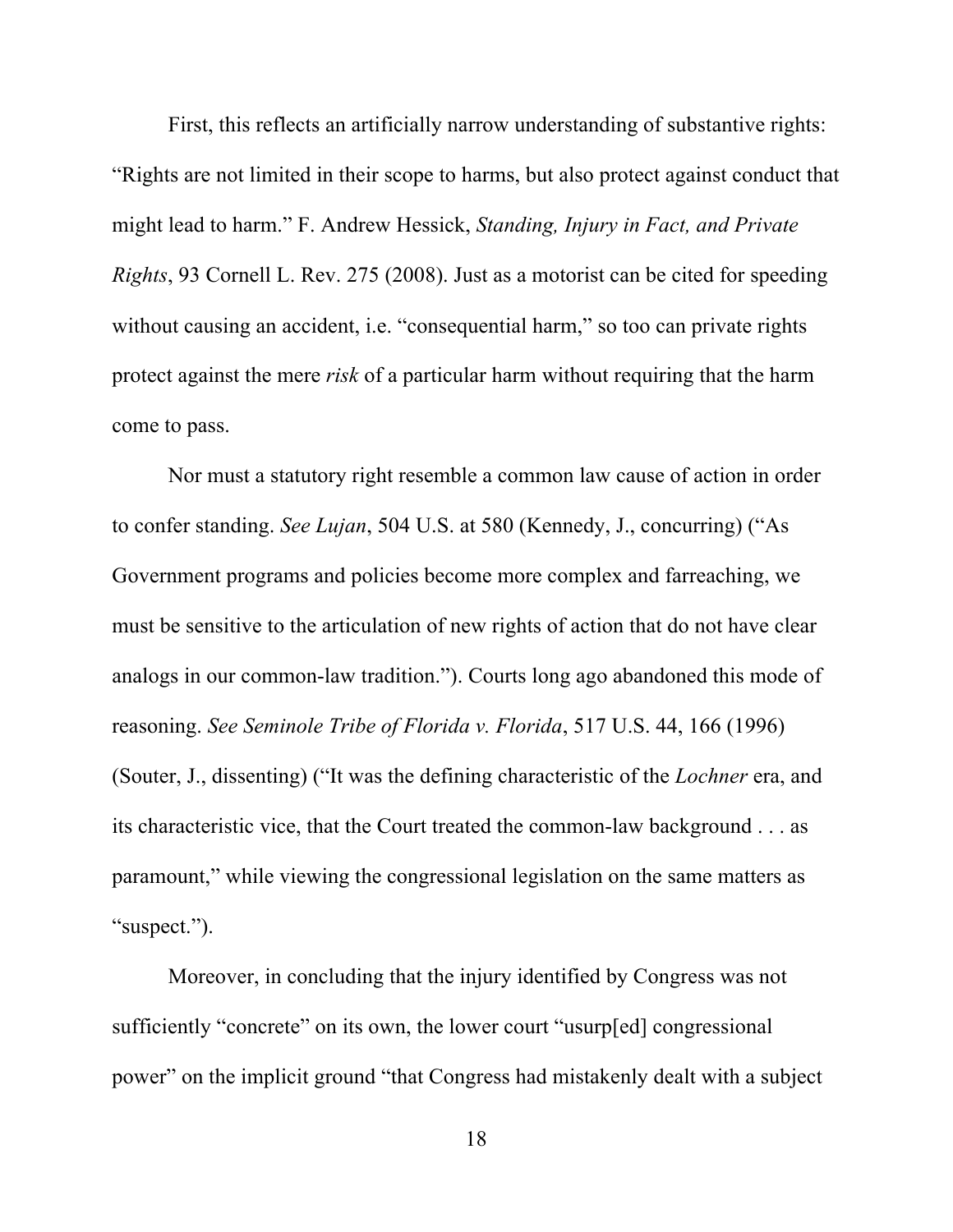which was within its exclusive control[.]" *State of Ohio ex rel. Davis v. Hildebrant*, 241 U.S. 565, 570 (1916). It is not up to the court to introduce an actual damage requirement where Congress has not imposed one. "[W]here a dispute is otherwise justiciable, the question whether the litigant is a 'proper party to request an adjudication of a particular issue,' is one within the power of Congress to determine." *Sierra Club v. Morton*, 405 U.S. 727, 732 n.3 (1972).

Courts have long recognized their constitutional role as interpreters—not editors—of federal privacy statutes. In *Sterk v. Redbox*, for instance, this Court analyzed the structure of the Video Privacy Protection Act, 18 U.S.C. § 2710, to conclude that it does not contain a private right of action for a rental company's failure to destroy personal information. 672 F.3d 535, 538–39 (7th Cir. 2012). But in contrast to the lower court here, the Court in *Sterk* did not rewrite the statute to include a consequential harm requirement and deny itself jurisdiction for lack of standing. Rather, it exercised jurisdiction to reach the merits of the plaintiff's arguments, even though courts are "obliged to examine standing sua sponte where standing has erroneously been assumed below." *Adarand Constructors, Inc. v. Mineta*, 534 U.S. 103, 110 (2001).

If courts are allowed to graft a consequential harm requirement onto standing doctrine, they will slam the courthouse doors on litigants who Congress

19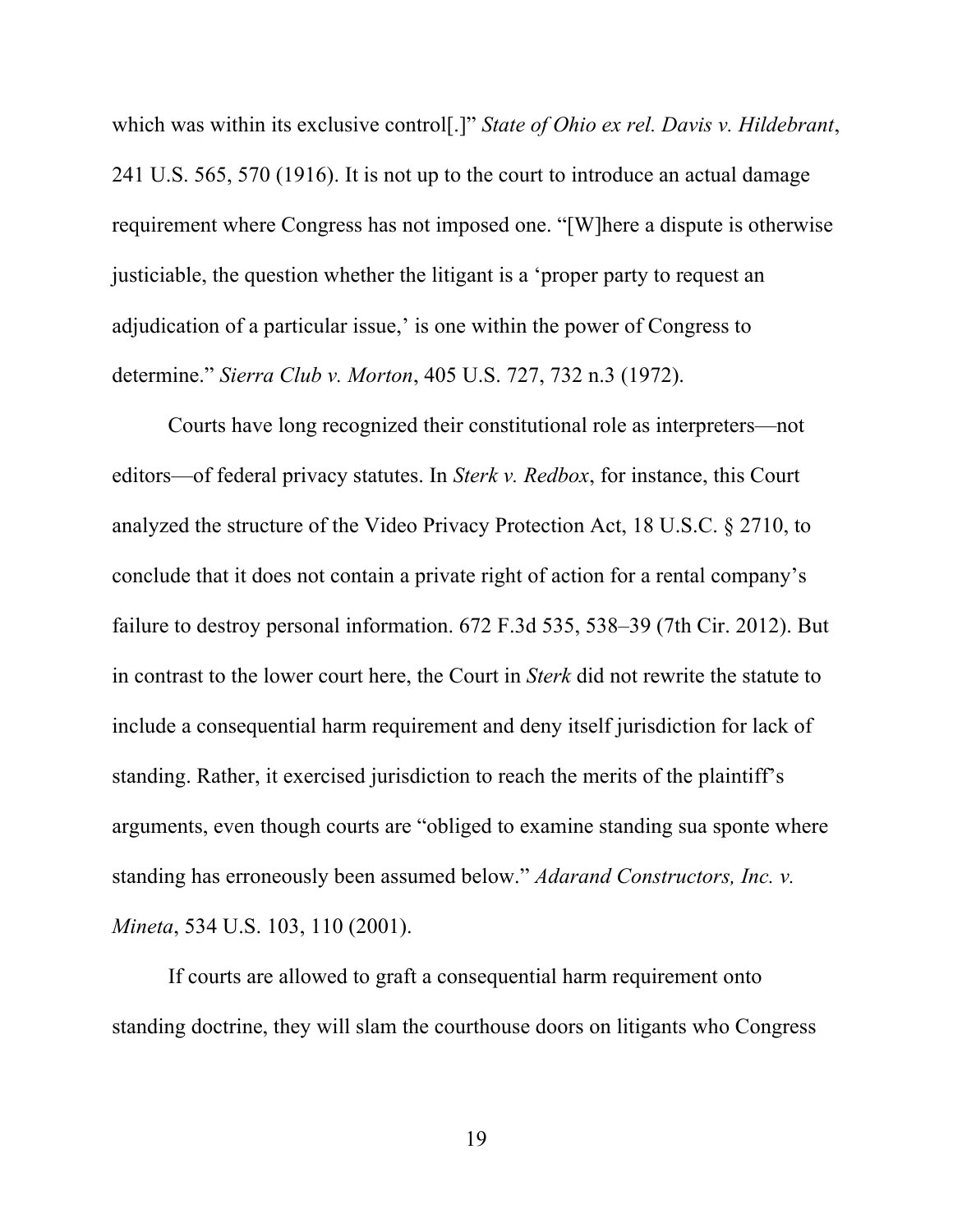has expressly permitted to enter. The Court should reject the lower court's overreach and leave to Congress the work of defining statutory rights.

\* \* \*

Post-*Spokeo*, courts must understand that injury-in-fact is a *legal injury*, distinct from *consequential harm*. If the claim is tied to the defendant's conduct and the matter is redressable by the court, it is necessary only to allege that a legal injury has occurred.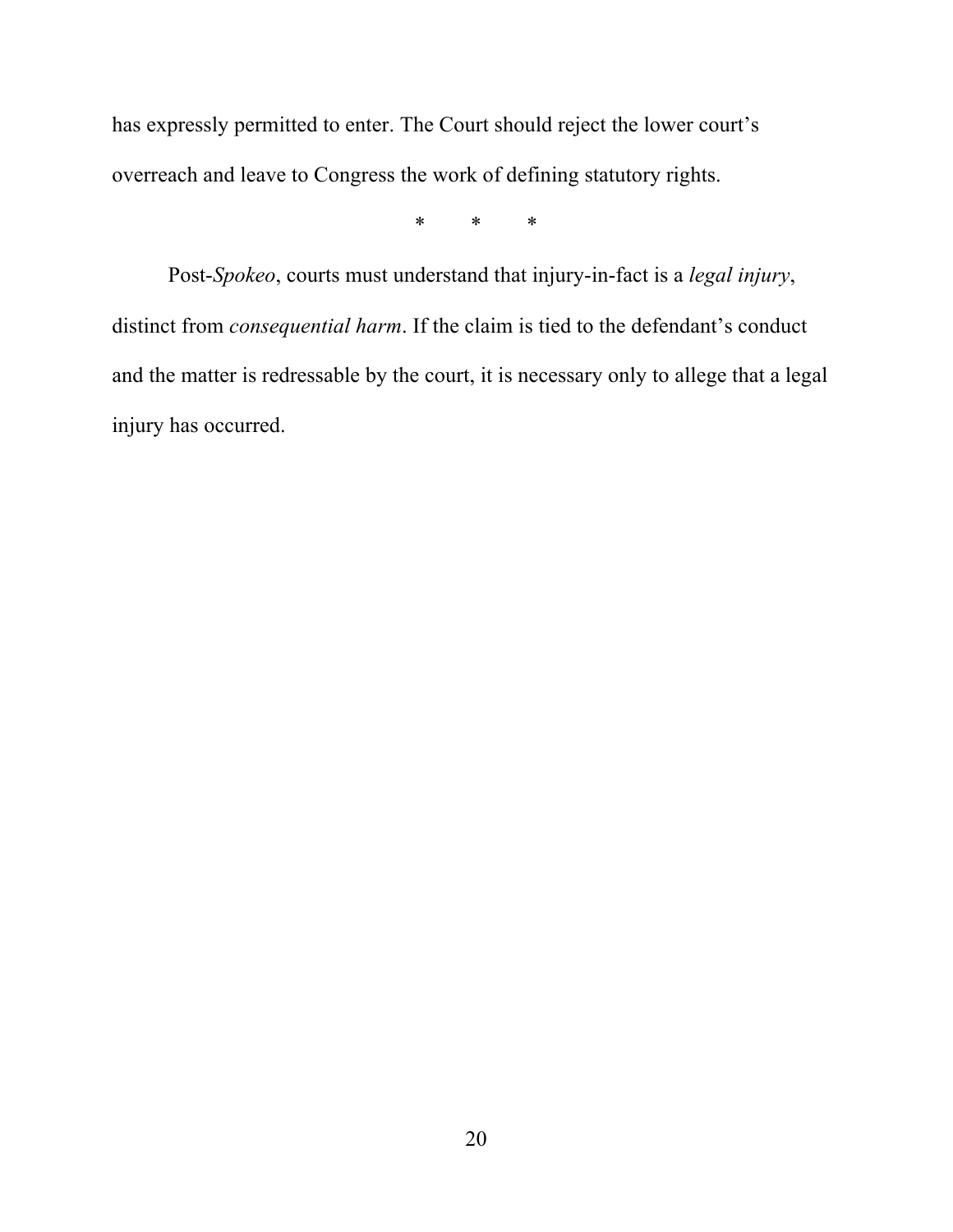### **CONCLUSION**

EPIC respectfully requests this Court vacate the lower court's opinion.

October 11, 2016 Respectfully submitted,

*/s/ Marc Rotenberg* Marc Rotenberg Alan Butler Electronic Privacy Information Center 1718 Connecticut Ave. NW Suite 200 Washington, DC 20009 Telephone: (202) 483-1140

*Counsel for Amicus Curiae*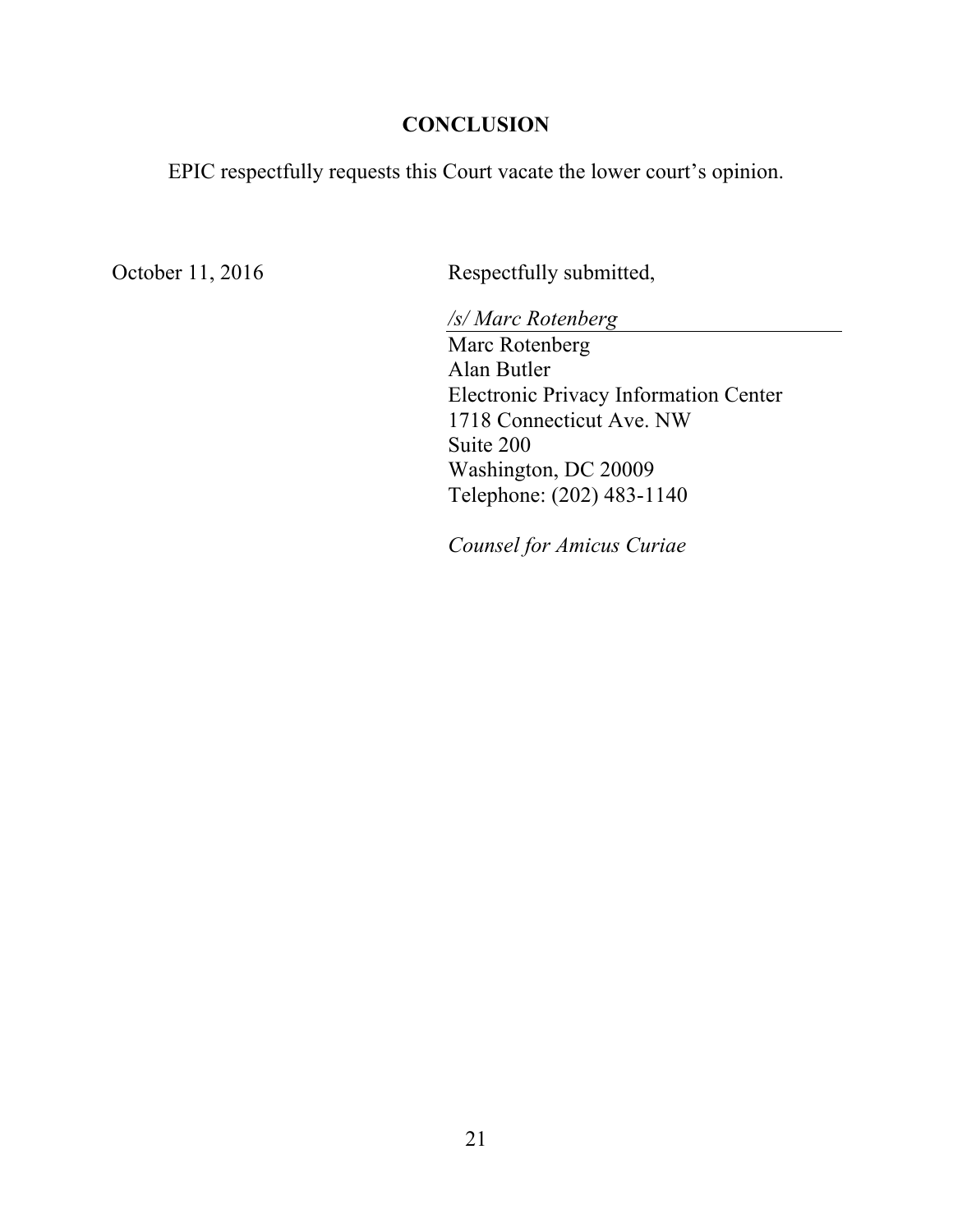### **CERTIFICATE OF COMPLIANCE**

This brief complies with the type-volume limitation of 7,000 words of Fed. R. App. P. 29(d) and Fed. R. App. P. 32(B)(i). This brief contains 4,500 words, excluding the parts of the brief exempted by Fed. R. App. P.  $32(a)(7)(B)(iii)$ . This brief complies with the typeface requirements of Fed. R. App. P. 32(a)(5) and the type style requirements of Fed. R. App. P. 32(a)(6) because this brief has been prepared in a proportionally spaced typeface using Microsoft Word in 14-point Times New Roman style. This brief has been scanned for viruses and is virus free in compliance with 8th Cir. R. 28A(h).

Dated: October 11, 2016 Marc Rotenberg

*/s/ Marc Rotenberg*